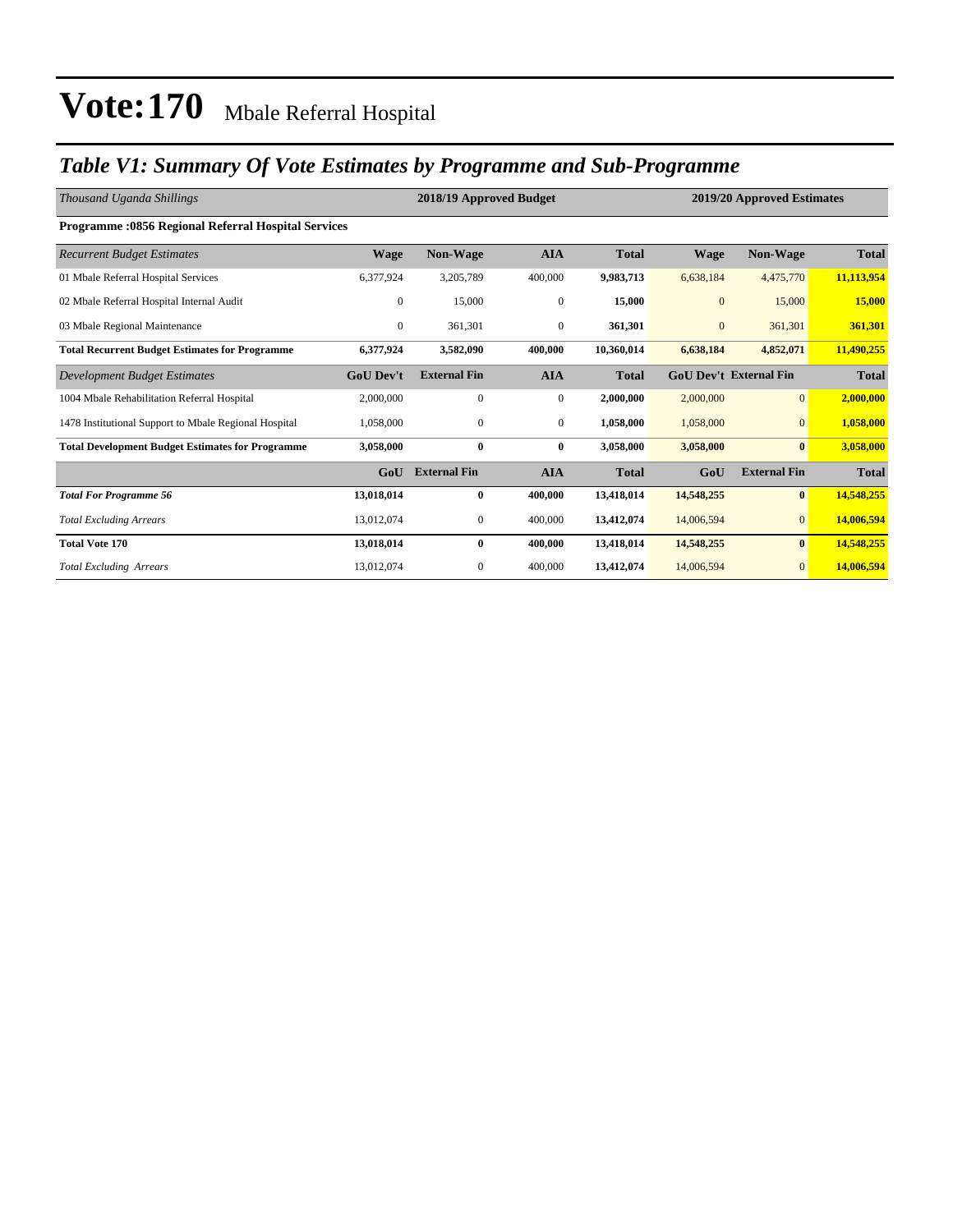### *Table V2: Summary Vote Estimates by Item*

| Thousand Uganda Shillings                                   |                  | 2018/19 Approved Budget |              |              | 2019/20Approved Estimates |                     |              |
|-------------------------------------------------------------|------------------|-------------------------|--------------|--------------|---------------------------|---------------------|--------------|
|                                                             | GoU              | <b>External Fin</b>     | <b>AIA</b>   | <b>Total</b> | GoU                       | <b>External Fin</b> | <b>Total</b> |
| Employees, Goods and Services (Outputs Provided)            | 9,954,074        | 0                       | 400,000      | 10,354,074   | 10,948,594                | $\bf{0}$            | 10,948,594   |
| 211101 General Staff Salaries                               | 6,377,924        | $\bf{0}$                | $\bf{0}$     | 6,377,924    | 6,638,184                 | $\bf{0}$            | 6,638,184    |
| 211103 Allowances (Inc. Casuals, Temporary)                 | 239,482          | $\bf{0}$                | 160,000      | 399,482      | 386,700                   | $\bf{0}$            | 386,700      |
| 212102 Pension for General Civil Service                    | 840,320          | $\bf{0}$                | $\bf{0}$     | 840,320      | 985,781                   | $\bf{0}$            | 985,781      |
| 213001 Medical expenses (To employees)                      | 5,000            | $\bf{0}$                | $\bf{0}$     | 5,000        | 5,000                     | $\bf{0}$            | 5,000        |
| 213002 Incapacity, death benefits and funeral expenses      | 7,000            | $\bf{0}$                | $\bf{0}$     | 7,000        | 7,000                     | $\bf{0}$            | 7,000        |
| 213004 Gratuity Expenses                                    | 911,490          | $\bf{0}$                | $\bf{0}$     | 911,490      | 911,490                   | $\bf{0}$            | 911,490      |
| 221001 Advertising and Public Relations                     | 3,000            | $\bf{0}$                | $\bf{0}$     | 3,000        | 1,800                     | $\bf{0}$            | 1,800        |
| 221002 Workshops and Seminars                               | 35,000           | 0                       | $\bf{0}$     | 35,000       | 38,463                    | $\bf{0}$            | 38,463       |
| 221003 Staff Training                                       | 20,494           | $\bf{0}$                | $\bf{0}$     | 20,494       | 52,994                    | $\bf{0}$            | 52,994       |
| 221005 Hire of Venue (chairs, projector, etc)               | $\bf{0}$         | $\bf{0}$                | $\bf{0}$     | $\bf{0}$     | 8,000                     | $\bf{0}$            | 8,000        |
| 221007 Books, Periodicals & Newspapers                      | 13,526           | $\bf{0}$                | $\bf{0}$     | 13,526       | 1,325                     | $\bf{0}$            | 1,325        |
| 221008 Computer supplies and Information Technology<br>(TT) | 20,000           | $\bf{0}$                | $\bf{0}$     | 20,000       | 20,000                    | $\bf{0}$            | 20,000       |
| 221009 Welfare and Entertainment                            | 36,000           | $\bf{0}$                | $\bf{0}$     | 36,000       | 27,000                    | $\bf{0}$            | 27,000       |
| 221010 Special Meals and Drinks                             | 34,000           | 0                       | $\bf{0}$     | 34,000       | 40,500                    | $\bf{0}$            | 40,500       |
| 221011 Printing, Stationery, Photocopying and Binding       | 74,500           | $\bf{0}$                | 10,000       | 84,500       | 81,001                    | $\bf{0}$            | 81,001       |
| 221012 Small Office Equipment                               | 8,000            | $\bf{0}$                | $\bf{0}$     | 8,000        | 3,200                     | $\bf{0}$            | 3,200        |
| 221016 IFMS Recurrent costs                                 | 20,000           | $\bf{0}$                | $\bf{0}$     | 20,000       | 20,000                    | $\bf{0}$            | 20,000       |
| 221020 IPPS Recurrent Costs                                 | 25,000           | $\bf{0}$                | $\bf{0}$     | 25,000       | 25,000                    | $\bf{0}$            | 25,000       |
| 222001 Telecommunications                                   | 25,000           | 0                       | $\bf{0}$     | 25,000       | 25,000                    | $\bf{0}$            | 25,000       |
| 223003 Rent – (Produced Assets) to private entities         | $\bf{0}$         | $\bf{0}$                | $\bf{0}$     | $\bf{0}$     | 8,000                     | $\bf{0}$            | 8,000        |
| 223004 Guard and Security services                          | 15,000           | 0                       | $\bf{0}$     | 15,000       | 15,000                    | $\bf{0}$            | 15,000       |
| 223005 Electricity                                          | 242,000          | $\bf{0}$                | $\bf{0}$     | 242,000      | 391,000                   | $\bf{0}$            | 391,000      |
| 223006 Water                                                | 196,000          | $\bf{0}$                | $\bf{0}$     | 196,000      | 347,000                   | $\bf{0}$            | 347,000      |
| 223007 Other Utilities- (fuel, gas, firewood, charcoal)     | 14,000           | $\bf{0}$                | $\bf{0}$     | 14,000       | 17,604                    | $\bf{0}$            | 17,604       |
| 224001 Medical Supplies                                     | $\bf{0}$         | $\boldsymbol{0}$        | 180,000      | 180,000      | 120,000                   | $\bf{0}$            | 120,000      |
| 224004 Cleaning and Sanitation                              | 145,000          | $\bf{0}$                | 10,000       | 155,000      | 155,801                   | $\bf{0}$            | 155,801      |
| 224005 Uniforms, Beddings and Protective Gear               | 50,000           | $\bf{0}$                | $\bf{0}$     | 50,000       | 50,000                    | $\bf{0}$            | 50,000       |
| 225001 Consultancy Services- Short term                     | 10,000           | $\boldsymbol{0}$        | $\bf{0}$     | 10,000       | 10,000                    | $\bf{0}$            | 10,000       |
| 227001 Travel inland                                        | 61,547           | $\bf{0}$                | $\mathbf{0}$ | 61,547       | 85,148                    | $\bf{0}$            | 85,148       |
| 227002 Travel abroad                                        | 23,837           | $\boldsymbol{0}$        | $\bf{0}$     | 23,837       | 23,837                    | $\bf{0}$            | 23,837       |
| 227004 Fuel, Lubricants and Oils                            | 139,000          | $\bf{0}$                | 10,000       | 149,000      | 139,000                   | $\bf{0}$            | 139,000      |
| 228001 Maintenance - Civil                                  | 86,301           | $\boldsymbol{0}$        | $\bf{0}$     | 86,301       | 46,000                    | $\bf{0}$            | 46,000       |
| 228002 Maintenance - Vehicles                               | 40,294           | $\boldsymbol{0}$        | $\bf{0}$     | 40,294       | 39,000                    | $\bf{0}$            | 39,000       |
| 228003 Maintenance – Machinery, Equipment $\&$<br>Furniture | 235,357          | $\boldsymbol{0}$        | 12,000       | 247,357      | 217,967                   | $\bf{0}$            | 217,967      |
| 228004 Maintenance – Other                                  | $\boldsymbol{0}$ | $\boldsymbol{0}$        | 18,000       | 18,000       | 4,800                     | $\bf{0}$            | 4,800        |
| <b>Investment (Capital Purchases)</b>                       | 3,058,000        | $\pmb{0}$               | $\bf{0}$     | 3,058,000    | 3,058,000                 | $\bf{0}$            | 3,058,000    |
| 312101 Non-Residential Buildings                            | 2,000,000        | $\boldsymbol{0}$        | $\bf{0}$     | 2,000,000    | 2,000,000                 | $\bf{0}$            | 2,000,000    |
| 312102 Residential Buildings                                | 0                | $\bf{0}$                | $\bf{0}$     | 0            | 200,000                   | $\bf{0}$            | 200,000      |
| 312104 Other Structures                                     | 658,000          | $\boldsymbol{0}$        | $\bf{0}$     | 658,000      | 550,000                   | $\bf{0}$            | 550,000      |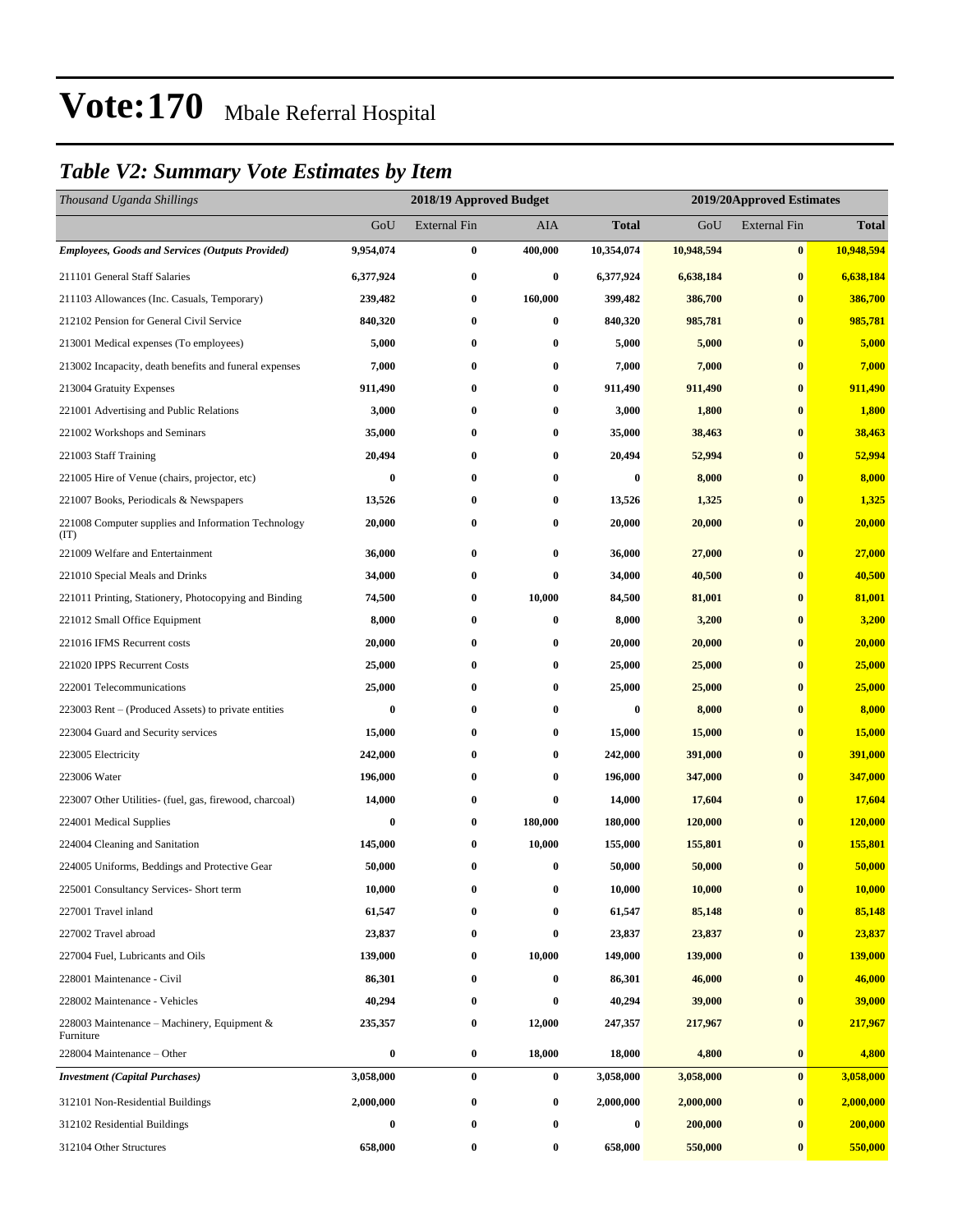| 312201 Transport Equipment                                   | 300,000    | $\bf{0}$     | $\mathbf{0}$ | 300,000    | $\bf{0}$   | $\mathbf{0}$ | $\mathbf{0}$ |
|--------------------------------------------------------------|------------|--------------|--------------|------------|------------|--------------|--------------|
| 312212 Medical Equipment                                     | 100.000    | $\mathbf{0}$ | $\mathbf{0}$ | 100.000    | 308,000    | $\mathbf{0}$ | 308,000      |
| <b>Arrears</b>                                               | 5,940      | $\bf{0}$     | 0            | 5,940      | 541,661    | $\mathbf{0}$ | 541,661      |
| 321605 Domestic arrears (Budgeting)                          | 5.940      | $\bf{0}$     | $\mathbf{0}$ | 5.940      | $\bf{0}$   | $\mathbf{0}$ | $\mathbf{0}$ |
| 321608 General Public Service Pension arrears<br>(Budgeting) | $\bf{0}$   | $\bf{0}$     | $\bf{0}$     | $\bf{0}$   | 541,661    | $\mathbf{0}$ | 541,661      |
| <b>Grand Total Vote 170</b>                                  | 13,018,014 | $\bf{0}$     | 400.000      | 13,418,014 | 14,548,255 | $\mathbf{0}$ | 14,548,255   |
| <b>Total Excluding Arrears</b>                               | 13,012,074 | $\mathbf{0}$ | 400,000      | 13,412,074 | 14,006,594 | $\Omega$     | 14,006,594   |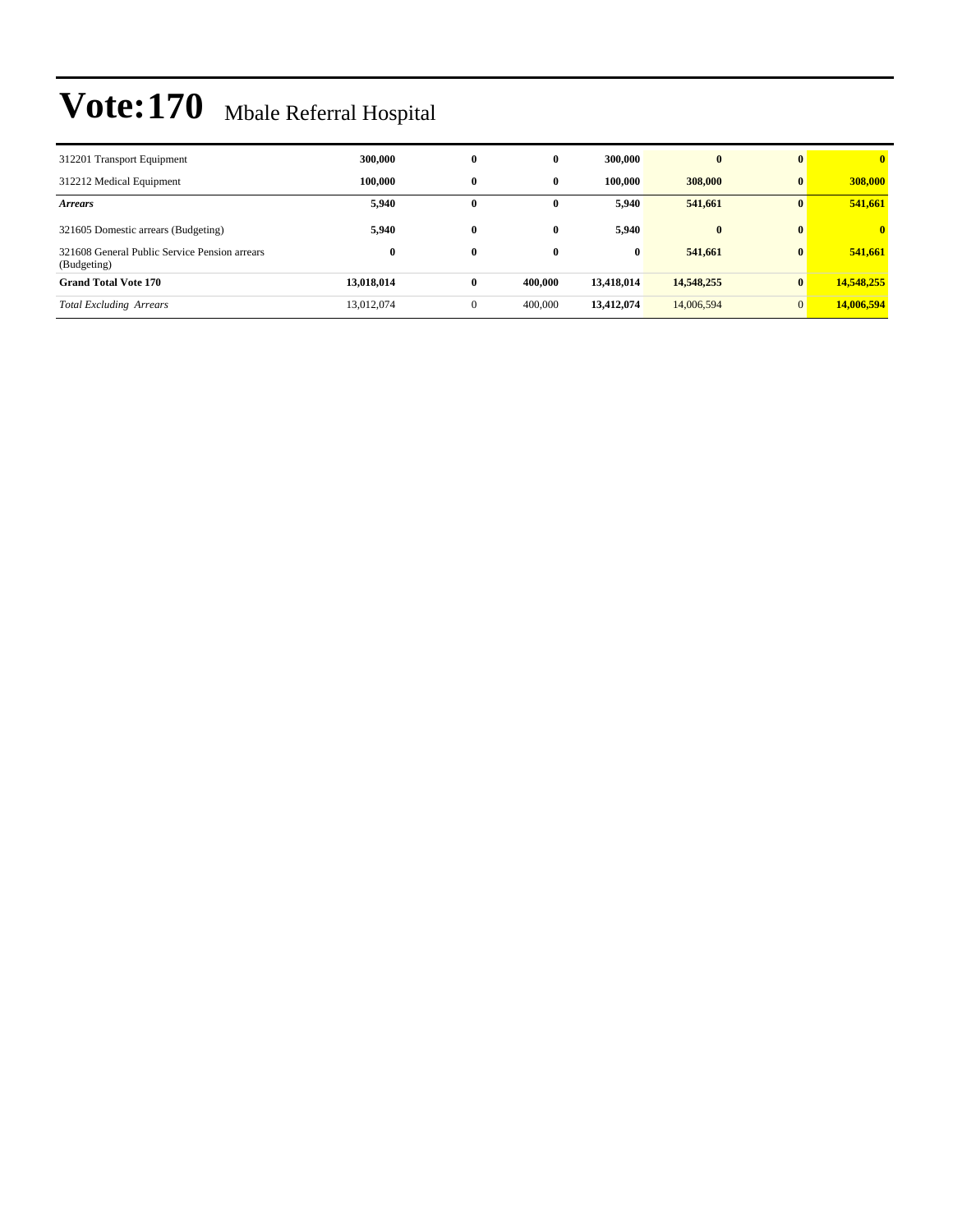### *Table V3: Detailed Estimates by Programme, Sub Programme, Output and Item*

#### *Programme :0856 Regional Referral Hospital Services*

*Recurrent Budget Estimates*

### **SubProgramme 01 Mbale Referral Hospital Services**

| Thousand Uganda Shillings                                |                  | 2018/19 Approved Budget |                  |              | 2019/20 Approved Estimates |              |                         |
|----------------------------------------------------------|------------------|-------------------------|------------------|--------------|----------------------------|--------------|-------------------------|
| <b>Outputs Provided</b>                                  | Wage             | Non Wage                | AIA              | <b>Total</b> | Wage                       | Non Wage     | <b>Total</b>            |
| Output 085601 inpatients services                        |                  |                         |                  |              |                            |              |                         |
| 211103 Allowances (Inc. Casuals, Temporary)              | $\boldsymbol{0}$ | 12,000                  | $\mathbf{0}$     | 12,000       | $\mathbf{0}$               | 6,200        | 6,200                   |
| 213001 Medical expenses (To employees)                   | $\boldsymbol{0}$ | 3,000                   | $\mathbf{0}$     | 3,000        | $\mathbf{0}$               | 3,000        | 3,000                   |
| 213002 Incapacity, death benefits and funeral expenses   | $\boldsymbol{0}$ | 1,000                   | $\mathbf{0}$     | 1,000        | $\boldsymbol{0}$           | 1,000        | 1,000                   |
| 221008 Computer supplies and Information Technology (IT) | $\boldsymbol{0}$ | 10,000                  | $\mathbf{0}$     | 10,000       | $\boldsymbol{0}$           | 10,000       | 10,000                  |
| 221009 Welfare and Entertainment                         | $\boldsymbol{0}$ | 16,000                  | $\mathbf{0}$     | 16,000       | $\boldsymbol{0}$           | 16,000       | 16,000                  |
| 221010 Special Meals and Drinks                          | $\boldsymbol{0}$ | 20,000                  | $\mathbf{0}$     | 20,000       | $\boldsymbol{0}$           | 20,000       | 20,000                  |
| 221011 Printing, Stationery, Photocopying and Binding    | $\boldsymbol{0}$ | 4,000                   | $\mathbf{0}$     | 4,000        | $\mathbf{0}$               | 4,000        | 4,000                   |
| 221012 Small Office Equipment                            | $\boldsymbol{0}$ | $\boldsymbol{0}$        | $\mathbf{0}$     | 0            | $\boldsymbol{0}$           | 2,000        | 2,000                   |
| 223003 Rent – (Produced Assets) to private entities      | $\boldsymbol{0}$ | $\mathbf{0}$            | $\boldsymbol{0}$ | $\bf{0}$     | $\boldsymbol{0}$           | 8,000        | 8,000                   |
| 223005 Electricity                                       | $\boldsymbol{0}$ | 70,000                  | $\mathbf{0}$     | 70,000       | $\mathbf{0}$               | 59,000       | 59,000                  |
| 223006 Water                                             | $\boldsymbol{0}$ | 119,000                 | $\mathbf{0}$     | 119,000      | $\boldsymbol{0}$           | 181,000      | 181,000                 |
| 224004 Cleaning and Sanitation                           | $\boldsymbol{0}$ | 60,000                  | $\mathbf{0}$     | 60,000       | $\mathbf{0}$               | 21,500       | 21,500                  |
| 224005 Uniforms, Beddings and Protective Gear            | $\boldsymbol{0}$ | 10,000                  | $\mathbf{0}$     | 10,000       | $\boldsymbol{0}$           | 10,000       | 10,000                  |
| 225001 Consultancy Services- Short term                  | $\boldsymbol{0}$ | 10.000                  | $\boldsymbol{0}$ | 10,000       | $\boldsymbol{0}$           | 10,000       | 10,000                  |
| 227001 Travel inland                                     | $\boldsymbol{0}$ | 12,000                  | $\mathbf{0}$     | 12,000       | $\mathbf{0}$               | 12,000       | 12,000                  |
| 227002 Travel abroad                                     | $\boldsymbol{0}$ | 3,837                   | $\mathbf{0}$     | 3,837        | $\boldsymbol{0}$           | 3,837        | 3,837                   |
| 227004 Fuel, Lubricants and Oils                         | $\boldsymbol{0}$ | 80,000                  | $\mathbf{0}$     | 80,000       | $\mathbf{0}$               | 50,000       | 50,000                  |
| 228001 Maintenance - Civil                               | $\boldsymbol{0}$ | 25,000                  | $\mathbf{0}$     | 25,000       | $\boldsymbol{0}$           | 6,000        | 6,000                   |
| 228002 Maintenance - Vehicles                            | $\boldsymbol{0}$ | 10,000                  | $\boldsymbol{0}$ | 10,000       | $\boldsymbol{0}$           | 24,000       | 24,000                  |
| 228003 Maintenance – Machinery, Equipment & Furniture    | $\boldsymbol{0}$ | 20,000                  | $\boldsymbol{0}$ | 20,000       | $\mathbf{0}$               | 23,500       | 23,500                  |
| 228004 Maintenance - Other                               | $\boldsymbol{0}$ | $\mathbf{0}$            | $\mathbf{0}$     | $\bf{0}$     | $\mathbf{0}$               | 4,800        | 4,800                   |
| <b>Total Cost of Output 01</b>                           | 0                | 485,837                 | 0                | 485,837      | $\boldsymbol{\theta}$      | 475,837      | 475,837                 |
| Output 085602 Outpatient services                        |                  |                         |                  |              |                            |              |                         |
| 211103 Allowances (Inc. Casuals, Temporary)              | $\boldsymbol{0}$ | 60,000                  | $\mathbf{0}$     | 60,000       | $\mathbf{0}$               | 50,000       | 50,000                  |
| 213002 Incapacity, death benefits and funeral expenses   | $\boldsymbol{0}$ | 5,000                   | $\mathbf{0}$     | 5,000        | $\mathbf{0}$               | 5,000        | 5,000                   |
| 221005 Hire of Venue (chairs, projector, etc)            | $\boldsymbol{0}$ | $\mathbf{0}$            | $\mathbf{0}$     | 0            | $\mathbf{0}$               | 8,000        | 8,000                   |
| 221007 Books, Periodicals & Newspapers                   | $\boldsymbol{0}$ | 13,526                  | $\boldsymbol{0}$ | 13,526       | $\boldsymbol{0}$           | 1,325        | 1,325                   |
| 221009 Welfare and Entertainment                         | $\boldsymbol{0}$ | 20,000                  | $\boldsymbol{0}$ | 20,000       | $\mathbf{0}$               | 10,000       | 10,000                  |
| 221010 Special Meals and Drinks                          | 0                | 10,000                  | $\mathbf{0}$     | 10,000       | $\mathbf{0}$               | 10,000       | 10,000                  |
| 221011 Printing, Stationery, Photocopying and Binding    | $\boldsymbol{0}$ | 55,000                  | $\boldsymbol{0}$ | 55,000       | $\mathbf{0}$               | 17,500       | 17,500                  |
| 221012 Small Office Equipment                            | $\boldsymbol{0}$ | 8,000                   | $\boldsymbol{0}$ | 8,000        | $\mathbf{0}$               | $\mathbf{0}$ | $\overline{\mathbf{0}}$ |
| 222001 Telecommunications                                | $\boldsymbol{0}$ | 25,000                  | $\boldsymbol{0}$ | 25,000       | $\mathbf{0}$               | 25,000       | 25,000                  |
| 223004 Guard and Security services                       | $\boldsymbol{0}$ | 15,000                  | $\boldsymbol{0}$ | 15,000       | $\mathbf{0}$               | 15,000       | 15,000                  |
| 223005 Electricity                                       | $\boldsymbol{0}$ | $\boldsymbol{0}$        | $\mathbf{0}$     | $\bf{0}$     | $\mathbf{0}$               | 13,000       | 13,000                  |
| 223006 Water                                             | $\boldsymbol{0}$ | 20,000                  | $\boldsymbol{0}$ | 20,000       | $\boldsymbol{0}$           | 44,000       | 44,000                  |
| 223007 Other Utilities- (fuel, gas, firewood, charcoal)  | $\boldsymbol{0}$ | 6,000                   | $\boldsymbol{0}$ | 6,000        | $\boldsymbol{0}$           | 6,000        | 6,000                   |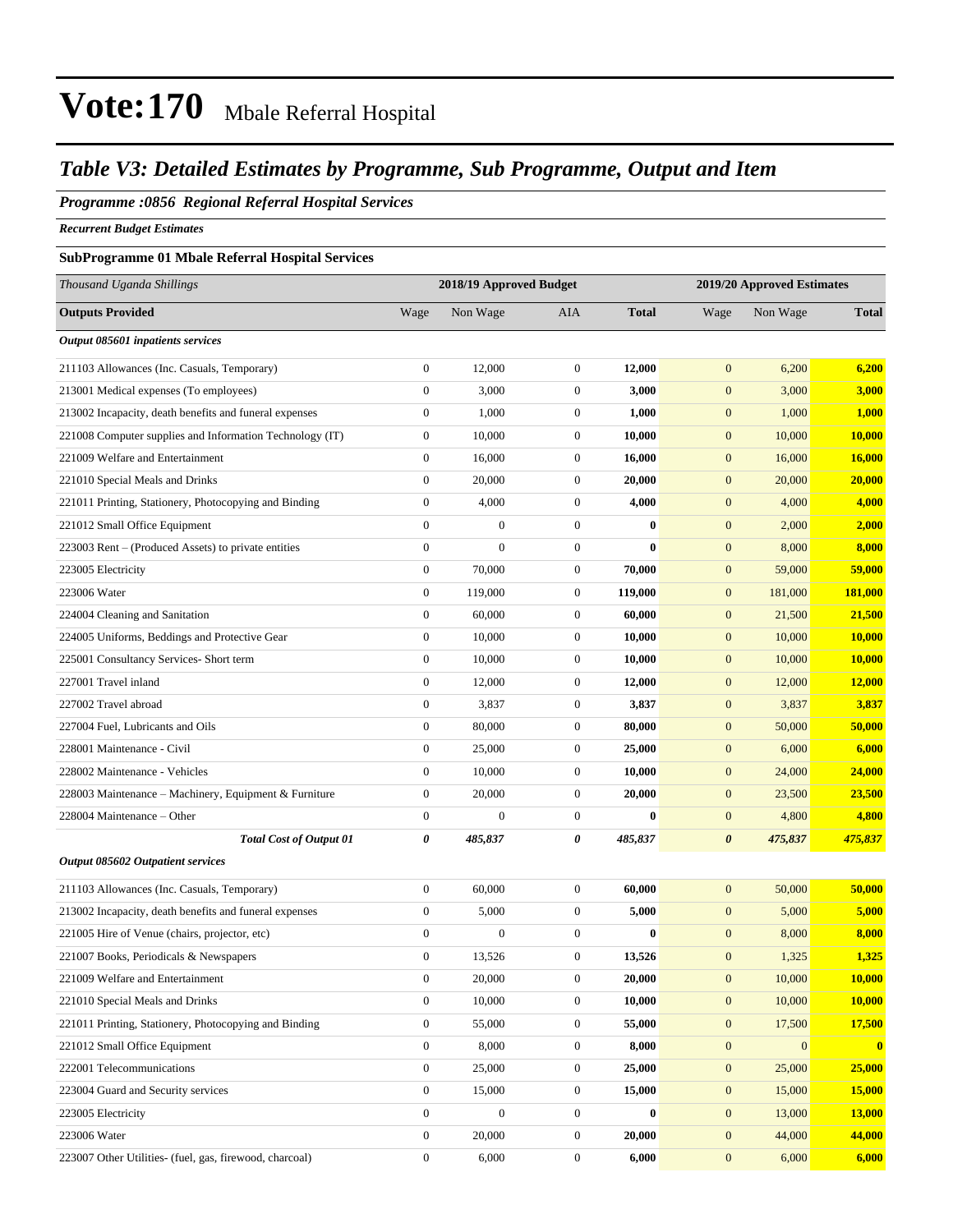| 15,000<br>$\boldsymbol{0}$<br>$\boldsymbol{0}$<br>$\bf{0}$<br>$\mathbf{0}$<br>15,000<br>224004 Cleaning and Sanitation<br>$\boldsymbol{0}$<br>$\boldsymbol{0}$<br>$\boldsymbol{0}$<br>224005 Uniforms, Beddings and Protective Gear<br>32,000<br>32,000<br>$\mathbf{0}$<br>32,000<br>32,000<br>227001 Travel inland<br>$\mathbf{0}$<br>$\mathbf{0}$<br>$\boldsymbol{0}$<br>$\bf{0}$<br>$\mathbf{0}$<br>24,701<br>24,701<br>$\boldsymbol{0}$<br>20,000<br>20,000<br>20,000<br>20,000<br>227002 Travel abroad<br>$\mathbf{0}$<br>$\mathbf{0}$<br>$\boldsymbol{0}$<br>10,000<br>$\boldsymbol{0}$<br>10,000<br>$\boldsymbol{0}$<br>10,000<br>10,000<br>227004 Fuel, Lubricants and Oils<br>228001 Maintenance - Civil<br>$\boldsymbol{0}$<br>50,000<br>50,000<br>$\mathbf{0}$<br>28,000<br>28,000<br>$\boldsymbol{0}$<br>$\mathbf{0}$<br>$\mathbf{0}$<br>$\boldsymbol{0}$<br>$\bf{0}$<br>$\boldsymbol{0}$<br>10,000<br>10,000<br>228002 Maintenance - Vehicles<br>25,000<br>228003 Maintenance - Machinery, Equipment & Furniture<br>$\boldsymbol{0}$<br>40,000<br>$\boldsymbol{0}$<br>40,000<br>$\mathbf{0}$<br>25,000<br>369,526<br><b>Total Cost of Output 02</b><br>0<br>389,526<br>0<br>389,526<br>$\boldsymbol{\theta}$<br>369,526<br>Output 085604 Diagnostic services<br>211103 Allowances (Inc. Casuals, Temporary)<br>$\boldsymbol{0}$<br>8,000<br>$\boldsymbol{0}$<br>8,000<br>$\mathbf{0}$<br>28,000<br>28,000<br>213002 Incapacity, death benefits and funeral expenses<br>$\boldsymbol{0}$<br>1,000<br>1,000<br>1,000<br>1,000<br>$\mathbf{0}$<br>$\mathbf{0}$<br>$\overline{0}$<br>221002 Workshops and Seminars<br>3,000<br>$\boldsymbol{0}$<br>3,000<br>$\boldsymbol{0}$<br>3,000<br>3,000<br>221009 Welfare and Entertainment<br>$\boldsymbol{0}$<br>$\boldsymbol{0}$<br>$\boldsymbol{0}$<br>$\bf{0}$<br>$\mathbf{0}$<br>1,000<br>1,000<br>$\boldsymbol{0}$<br>$\mathbf{0}$<br>$\bf{0}$<br>221010 Special Meals and Drinks<br>$\boldsymbol{0}$<br>$\mathbf{0}$<br>10,100<br>10,100<br>$\mathbf{0}$<br>$\bf{0}$<br>221011 Printing, Stationery, Photocopying and Binding<br>$\boldsymbol{0}$<br>$\boldsymbol{0}$<br>$\mathbf{0}$<br>20,000<br>20,000<br>223005 Electricity<br>$\boldsymbol{0}$<br>55,000<br>55,000<br>55,000<br>$\boldsymbol{0}$<br>55,000<br>$\mathbf{0}$<br>$\overline{0}$<br>$\boldsymbol{0}$<br>223006 Water<br>8,000<br>8,000<br>$\boldsymbol{0}$<br>8,000<br>8,000<br>$\boldsymbol{0}$<br>20,000<br>$\boldsymbol{0}$<br>20,000<br>$\mathbf{0}$<br>20,000<br>20,000<br>224004 Cleaning and Sanitation<br>$\boldsymbol{0}$<br>227001 Travel inland<br>$\boldsymbol{0}$<br>6,547<br>$\boldsymbol{0}$<br>5,447<br>6,547<br>5,447<br>$\boldsymbol{0}$<br>8,000<br>$\boldsymbol{0}$<br>8,000<br>$\boldsymbol{0}$<br>8,000<br>8,000<br>227004 Fuel, Lubricants and Oils<br>159,547<br><b>Total Cost of Output 04</b><br>109,547<br>0<br>109,547<br>159,547<br>0<br>$\boldsymbol{\theta}$<br>Output 085605 Hospital Management and support services<br>211101 General Staff Salaries<br>$\mathbf{0}$<br>$\overline{0}$<br>$\mathbf{0}$<br>6,638,184<br>6,377,924<br>6,377,924<br>6,638,184<br>195,500<br>$\boldsymbol{0}$<br>50,000<br>160,000<br>210,000<br>$\mathbf{0}$<br>195,500<br>211103 Allowances (Inc. Casuals, Temporary)<br>212102 Pension for General Civil Service<br>$\boldsymbol{0}$<br>840,320<br>$\mathbf{0}$<br>985,781<br>985,781<br>840,320<br>$\boldsymbol{0}$<br>$\boldsymbol{0}$<br>2,000<br>$\boldsymbol{0}$<br>2,000<br>$\mathbf{0}$<br>2,000<br>2,000<br>213001 Medical expenses (To employees)<br>911,490<br>213004 Gratuity Expenses<br>$\boldsymbol{0}$<br>911,490<br>911,490<br>911,490<br>$\mathbf{0}$<br>$\mathbf{0}$<br>$\boldsymbol{0}$<br>3,000<br>$\boldsymbol{0}$<br>3,000<br>$\boldsymbol{0}$<br>221001 Advertising and Public Relations<br>1,800<br><b>1,800</b><br>221002 Workshops and Seminars<br>$\mathbf{0}$<br>4,000<br>$\boldsymbol{0}$<br>4,000<br>$\mathbf{0}$<br>4,000<br>4,000<br>221003 Staff Training<br>$\boldsymbol{0}$<br>$\boldsymbol{0}$<br>5,000<br>$\boldsymbol{0}$<br>10,000<br>10,000<br>5,000<br>221008 Computer supplies and Information Technology (IT)<br>$\boldsymbol{0}$<br>10,000<br>$\boldsymbol{0}$<br>10,000<br>$\boldsymbol{0}$<br>10,000<br>10,000<br>221011 Printing, Stationery, Photocopying and Binding<br>$\boldsymbol{0}$<br>$\boldsymbol{0}$<br>10,000<br>10,000<br>$\mathbf{0}$<br>14,501<br>14,501<br>$\boldsymbol{0}$<br>$\boldsymbol{0}$<br>$\bf{0}$<br>221012 Small Office Equipment<br>$\boldsymbol{0}$<br>$\boldsymbol{0}$<br>1,200<br>1,200<br>223005 Electricity<br>$\mathbf{0}$<br>$\boldsymbol{0}$<br>25,000<br>172,000<br>172,000<br>25,000<br>$\mathbf{0}$<br>223006 Water<br>$\mathbf{0}$<br>$\boldsymbol{0}$<br>$\boldsymbol{0}$<br>98,000<br>98,000<br>22,000<br>22,000<br>224001 Medical Supplies<br>$\boldsymbol{0}$<br>$\boldsymbol{0}$<br>180,000<br>180,000<br>$\boldsymbol{0}$<br>120,000<br>120,000<br>42,000<br>224004 Cleaning and Sanitation<br>$\mathbf{0}$<br>10,000<br>42,000<br>42,000<br>52,000<br>$\mathbf{0}$<br>$\boldsymbol{0}$<br>224005 Uniforms, Beddings and Protective Gear<br>$\boldsymbol{0}$<br>$\boldsymbol{0}$<br>8,000<br>8,000<br>8,000<br>8,000<br>227001 Travel inland<br>$\boldsymbol{0}$<br>$\boldsymbol{0}$<br>28,000<br>28,000<br>28,000<br>28,000<br>$\mathbf{0}$<br>$\boldsymbol{0}$<br>17,000<br>10,000<br>$\boldsymbol{0}$<br>227004 Fuel, Lubricants and Oils<br>17,000<br>27,000<br>17,000<br>$\boldsymbol{0}$<br>25,294<br>$\boldsymbol{0}$<br>25,294<br>$\boldsymbol{0}$<br>228002 Maintenance - Vehicles<br>$\mathbf{0}$<br>$\bf{0}$<br>$\boldsymbol{0}$<br>$\mathbf{0}$<br>9,094<br>9,094<br>228003 Maintenance – Machinery, Equipment & Furniture<br>$\bf{0}$<br>12,000<br>12,000<br>$\boldsymbol{0}$<br>$\boldsymbol{0}$<br>18,000<br>$\boldsymbol{0}$<br>$\mathbf{0}$<br>228004 Maintenance – Other<br>18,000<br>$\bf{0}$ |  |  |  |  |
|--------------------------------------------------------------------------------------------------------------------------------------------------------------------------------------------------------------------------------------------------------------------------------------------------------------------------------------------------------------------------------------------------------------------------------------------------------------------------------------------------------------------------------------------------------------------------------------------------------------------------------------------------------------------------------------------------------------------------------------------------------------------------------------------------------------------------------------------------------------------------------------------------------------------------------------------------------------------------------------------------------------------------------------------------------------------------------------------------------------------------------------------------------------------------------------------------------------------------------------------------------------------------------------------------------------------------------------------------------------------------------------------------------------------------------------------------------------------------------------------------------------------------------------------------------------------------------------------------------------------------------------------------------------------------------------------------------------------------------------------------------------------------------------------------------------------------------------------------------------------------------------------------------------------------------------------------------------------------------------------------------------------------------------------------------------------------------------------------------------------------------------------------------------------------------------------------------------------------------------------------------------------------------------------------------------------------------------------------------------------------------------------------------------------------------------------------------------------------------------------------------------------------------------------------------------------------------------------------------------------------------------------------------------------------------------------------------------------------------------------------------------------------------------------------------------------------------------------------------------------------------------------------------------------------------------------------------------------------------------------------------------------------------------------------------------------------------------------------------------------------------------------------------------------------------------------------------------------------------------------------------------------------------------------------------------------------------------------------------------------------------------------------------------------------------------------------------------------------------------------------------------------------------------------------------------------------------------------------------------------------------------------------------------------------------------------------------------------------------------------------------------------------------------------------------------------------------------------------------------------------------------------------------------------------------------------------------------------------------------------------------------------------------------------------------------------------------------------------------------------------------------------------------------------------------------------------------------------------------------------------------------------------------------------------------------------------------------------------------------------------------------------------------------------------------------------------------------------------------------------------------------------------------------------------------------------------------------------------------------------------------------------------------------------------------------------------------------------------------------------------------------------------------------------------------------------------------------------------------------------------------------------------------------------------------------------------------------------------------------------------------------------------------------------------------------------------------------------------------------------------------------------------------------------------------------------------------------------------------------------------------------------------------------------------------------------------------------------------------------------------------------------------------------------------------------------------------------------------------------------------------------------------------------------------------------------------------------------------------------------------------------------------------------------------------------------------------------------------------------------------------------------------------------------------------------------------------------------------------------------------------------------------------|--|--|--|--|
|                                                                                                                                                                                                                                                                                                                                                                                                                                                                                                                                                                                                                                                                                                                                                                                                                                                                                                                                                                                                                                                                                                                                                                                                                                                                                                                                                                                                                                                                                                                                                                                                                                                                                                                                                                                                                                                                                                                                                                                                                                                                                                                                                                                                                                                                                                                                                                                                                                                                                                                                                                                                                                                                                                                                                                                                                                                                                                                                                                                                                                                                                                                                                                                                                                                                                                                                                                                                                                                                                                                                                                                                                                                                                                                                                                                                                                                                                                                                                                                                                                                                                                                                                                                                                                                                                                                                                                                                                                                                                                                                                                                                                                                                                                                                                                                                                                                                                                                                                                                                                                                                                                                                                                                                                                                                                                                                                                                                                                                                                                                                                                                                                                                                                                                                                                                                                                                                                                        |  |  |  |  |
|                                                                                                                                                                                                                                                                                                                                                                                                                                                                                                                                                                                                                                                                                                                                                                                                                                                                                                                                                                                                                                                                                                                                                                                                                                                                                                                                                                                                                                                                                                                                                                                                                                                                                                                                                                                                                                                                                                                                                                                                                                                                                                                                                                                                                                                                                                                                                                                                                                                                                                                                                                                                                                                                                                                                                                                                                                                                                                                                                                                                                                                                                                                                                                                                                                                                                                                                                                                                                                                                                                                                                                                                                                                                                                                                                                                                                                                                                                                                                                                                                                                                                                                                                                                                                                                                                                                                                                                                                                                                                                                                                                                                                                                                                                                                                                                                                                                                                                                                                                                                                                                                                                                                                                                                                                                                                                                                                                                                                                                                                                                                                                                                                                                                                                                                                                                                                                                                                                        |  |  |  |  |
|                                                                                                                                                                                                                                                                                                                                                                                                                                                                                                                                                                                                                                                                                                                                                                                                                                                                                                                                                                                                                                                                                                                                                                                                                                                                                                                                                                                                                                                                                                                                                                                                                                                                                                                                                                                                                                                                                                                                                                                                                                                                                                                                                                                                                                                                                                                                                                                                                                                                                                                                                                                                                                                                                                                                                                                                                                                                                                                                                                                                                                                                                                                                                                                                                                                                                                                                                                                                                                                                                                                                                                                                                                                                                                                                                                                                                                                                                                                                                                                                                                                                                                                                                                                                                                                                                                                                                                                                                                                                                                                                                                                                                                                                                                                                                                                                                                                                                                                                                                                                                                                                                                                                                                                                                                                                                                                                                                                                                                                                                                                                                                                                                                                                                                                                                                                                                                                                                                        |  |  |  |  |
|                                                                                                                                                                                                                                                                                                                                                                                                                                                                                                                                                                                                                                                                                                                                                                                                                                                                                                                                                                                                                                                                                                                                                                                                                                                                                                                                                                                                                                                                                                                                                                                                                                                                                                                                                                                                                                                                                                                                                                                                                                                                                                                                                                                                                                                                                                                                                                                                                                                                                                                                                                                                                                                                                                                                                                                                                                                                                                                                                                                                                                                                                                                                                                                                                                                                                                                                                                                                                                                                                                                                                                                                                                                                                                                                                                                                                                                                                                                                                                                                                                                                                                                                                                                                                                                                                                                                                                                                                                                                                                                                                                                                                                                                                                                                                                                                                                                                                                                                                                                                                                                                                                                                                                                                                                                                                                                                                                                                                                                                                                                                                                                                                                                                                                                                                                                                                                                                                                        |  |  |  |  |
|                                                                                                                                                                                                                                                                                                                                                                                                                                                                                                                                                                                                                                                                                                                                                                                                                                                                                                                                                                                                                                                                                                                                                                                                                                                                                                                                                                                                                                                                                                                                                                                                                                                                                                                                                                                                                                                                                                                                                                                                                                                                                                                                                                                                                                                                                                                                                                                                                                                                                                                                                                                                                                                                                                                                                                                                                                                                                                                                                                                                                                                                                                                                                                                                                                                                                                                                                                                                                                                                                                                                                                                                                                                                                                                                                                                                                                                                                                                                                                                                                                                                                                                                                                                                                                                                                                                                                                                                                                                                                                                                                                                                                                                                                                                                                                                                                                                                                                                                                                                                                                                                                                                                                                                                                                                                                                                                                                                                                                                                                                                                                                                                                                                                                                                                                                                                                                                                                                        |  |  |  |  |
|                                                                                                                                                                                                                                                                                                                                                                                                                                                                                                                                                                                                                                                                                                                                                                                                                                                                                                                                                                                                                                                                                                                                                                                                                                                                                                                                                                                                                                                                                                                                                                                                                                                                                                                                                                                                                                                                                                                                                                                                                                                                                                                                                                                                                                                                                                                                                                                                                                                                                                                                                                                                                                                                                                                                                                                                                                                                                                                                                                                                                                                                                                                                                                                                                                                                                                                                                                                                                                                                                                                                                                                                                                                                                                                                                                                                                                                                                                                                                                                                                                                                                                                                                                                                                                                                                                                                                                                                                                                                                                                                                                                                                                                                                                                                                                                                                                                                                                                                                                                                                                                                                                                                                                                                                                                                                                                                                                                                                                                                                                                                                                                                                                                                                                                                                                                                                                                                                                        |  |  |  |  |
|                                                                                                                                                                                                                                                                                                                                                                                                                                                                                                                                                                                                                                                                                                                                                                                                                                                                                                                                                                                                                                                                                                                                                                                                                                                                                                                                                                                                                                                                                                                                                                                                                                                                                                                                                                                                                                                                                                                                                                                                                                                                                                                                                                                                                                                                                                                                                                                                                                                                                                                                                                                                                                                                                                                                                                                                                                                                                                                                                                                                                                                                                                                                                                                                                                                                                                                                                                                                                                                                                                                                                                                                                                                                                                                                                                                                                                                                                                                                                                                                                                                                                                                                                                                                                                                                                                                                                                                                                                                                                                                                                                                                                                                                                                                                                                                                                                                                                                                                                                                                                                                                                                                                                                                                                                                                                                                                                                                                                                                                                                                                                                                                                                                                                                                                                                                                                                                                                                        |  |  |  |  |
|                                                                                                                                                                                                                                                                                                                                                                                                                                                                                                                                                                                                                                                                                                                                                                                                                                                                                                                                                                                                                                                                                                                                                                                                                                                                                                                                                                                                                                                                                                                                                                                                                                                                                                                                                                                                                                                                                                                                                                                                                                                                                                                                                                                                                                                                                                                                                                                                                                                                                                                                                                                                                                                                                                                                                                                                                                                                                                                                                                                                                                                                                                                                                                                                                                                                                                                                                                                                                                                                                                                                                                                                                                                                                                                                                                                                                                                                                                                                                                                                                                                                                                                                                                                                                                                                                                                                                                                                                                                                                                                                                                                                                                                                                                                                                                                                                                                                                                                                                                                                                                                                                                                                                                                                                                                                                                                                                                                                                                                                                                                                                                                                                                                                                                                                                                                                                                                                                                        |  |  |  |  |
|                                                                                                                                                                                                                                                                                                                                                                                                                                                                                                                                                                                                                                                                                                                                                                                                                                                                                                                                                                                                                                                                                                                                                                                                                                                                                                                                                                                                                                                                                                                                                                                                                                                                                                                                                                                                                                                                                                                                                                                                                                                                                                                                                                                                                                                                                                                                                                                                                                                                                                                                                                                                                                                                                                                                                                                                                                                                                                                                                                                                                                                                                                                                                                                                                                                                                                                                                                                                                                                                                                                                                                                                                                                                                                                                                                                                                                                                                                                                                                                                                                                                                                                                                                                                                                                                                                                                                                                                                                                                                                                                                                                                                                                                                                                                                                                                                                                                                                                                                                                                                                                                                                                                                                                                                                                                                                                                                                                                                                                                                                                                                                                                                                                                                                                                                                                                                                                                                                        |  |  |  |  |
|                                                                                                                                                                                                                                                                                                                                                                                                                                                                                                                                                                                                                                                                                                                                                                                                                                                                                                                                                                                                                                                                                                                                                                                                                                                                                                                                                                                                                                                                                                                                                                                                                                                                                                                                                                                                                                                                                                                                                                                                                                                                                                                                                                                                                                                                                                                                                                                                                                                                                                                                                                                                                                                                                                                                                                                                                                                                                                                                                                                                                                                                                                                                                                                                                                                                                                                                                                                                                                                                                                                                                                                                                                                                                                                                                                                                                                                                                                                                                                                                                                                                                                                                                                                                                                                                                                                                                                                                                                                                                                                                                                                                                                                                                                                                                                                                                                                                                                                                                                                                                                                                                                                                                                                                                                                                                                                                                                                                                                                                                                                                                                                                                                                                                                                                                                                                                                                                                                        |  |  |  |  |
|                                                                                                                                                                                                                                                                                                                                                                                                                                                                                                                                                                                                                                                                                                                                                                                                                                                                                                                                                                                                                                                                                                                                                                                                                                                                                                                                                                                                                                                                                                                                                                                                                                                                                                                                                                                                                                                                                                                                                                                                                                                                                                                                                                                                                                                                                                                                                                                                                                                                                                                                                                                                                                                                                                                                                                                                                                                                                                                                                                                                                                                                                                                                                                                                                                                                                                                                                                                                                                                                                                                                                                                                                                                                                                                                                                                                                                                                                                                                                                                                                                                                                                                                                                                                                                                                                                                                                                                                                                                                                                                                                                                                                                                                                                                                                                                                                                                                                                                                                                                                                                                                                                                                                                                                                                                                                                                                                                                                                                                                                                                                                                                                                                                                                                                                                                                                                                                                                                        |  |  |  |  |
|                                                                                                                                                                                                                                                                                                                                                                                                                                                                                                                                                                                                                                                                                                                                                                                                                                                                                                                                                                                                                                                                                                                                                                                                                                                                                                                                                                                                                                                                                                                                                                                                                                                                                                                                                                                                                                                                                                                                                                                                                                                                                                                                                                                                                                                                                                                                                                                                                                                                                                                                                                                                                                                                                                                                                                                                                                                                                                                                                                                                                                                                                                                                                                                                                                                                                                                                                                                                                                                                                                                                                                                                                                                                                                                                                                                                                                                                                                                                                                                                                                                                                                                                                                                                                                                                                                                                                                                                                                                                                                                                                                                                                                                                                                                                                                                                                                                                                                                                                                                                                                                                                                                                                                                                                                                                                                                                                                                                                                                                                                                                                                                                                                                                                                                                                                                                                                                                                                        |  |  |  |  |
|                                                                                                                                                                                                                                                                                                                                                                                                                                                                                                                                                                                                                                                                                                                                                                                                                                                                                                                                                                                                                                                                                                                                                                                                                                                                                                                                                                                                                                                                                                                                                                                                                                                                                                                                                                                                                                                                                                                                                                                                                                                                                                                                                                                                                                                                                                                                                                                                                                                                                                                                                                                                                                                                                                                                                                                                                                                                                                                                                                                                                                                                                                                                                                                                                                                                                                                                                                                                                                                                                                                                                                                                                                                                                                                                                                                                                                                                                                                                                                                                                                                                                                                                                                                                                                                                                                                                                                                                                                                                                                                                                                                                                                                                                                                                                                                                                                                                                                                                                                                                                                                                                                                                                                                                                                                                                                                                                                                                                                                                                                                                                                                                                                                                                                                                                                                                                                                                                                        |  |  |  |  |
|                                                                                                                                                                                                                                                                                                                                                                                                                                                                                                                                                                                                                                                                                                                                                                                                                                                                                                                                                                                                                                                                                                                                                                                                                                                                                                                                                                                                                                                                                                                                                                                                                                                                                                                                                                                                                                                                                                                                                                                                                                                                                                                                                                                                                                                                                                                                                                                                                                                                                                                                                                                                                                                                                                                                                                                                                                                                                                                                                                                                                                                                                                                                                                                                                                                                                                                                                                                                                                                                                                                                                                                                                                                                                                                                                                                                                                                                                                                                                                                                                                                                                                                                                                                                                                                                                                                                                                                                                                                                                                                                                                                                                                                                                                                                                                                                                                                                                                                                                                                                                                                                                                                                                                                                                                                                                                                                                                                                                                                                                                                                                                                                                                                                                                                                                                                                                                                                                                        |  |  |  |  |
|                                                                                                                                                                                                                                                                                                                                                                                                                                                                                                                                                                                                                                                                                                                                                                                                                                                                                                                                                                                                                                                                                                                                                                                                                                                                                                                                                                                                                                                                                                                                                                                                                                                                                                                                                                                                                                                                                                                                                                                                                                                                                                                                                                                                                                                                                                                                                                                                                                                                                                                                                                                                                                                                                                                                                                                                                                                                                                                                                                                                                                                                                                                                                                                                                                                                                                                                                                                                                                                                                                                                                                                                                                                                                                                                                                                                                                                                                                                                                                                                                                                                                                                                                                                                                                                                                                                                                                                                                                                                                                                                                                                                                                                                                                                                                                                                                                                                                                                                                                                                                                                                                                                                                                                                                                                                                                                                                                                                                                                                                                                                                                                                                                                                                                                                                                                                                                                                                                        |  |  |  |  |
|                                                                                                                                                                                                                                                                                                                                                                                                                                                                                                                                                                                                                                                                                                                                                                                                                                                                                                                                                                                                                                                                                                                                                                                                                                                                                                                                                                                                                                                                                                                                                                                                                                                                                                                                                                                                                                                                                                                                                                                                                                                                                                                                                                                                                                                                                                                                                                                                                                                                                                                                                                                                                                                                                                                                                                                                                                                                                                                                                                                                                                                                                                                                                                                                                                                                                                                                                                                                                                                                                                                                                                                                                                                                                                                                                                                                                                                                                                                                                                                                                                                                                                                                                                                                                                                                                                                                                                                                                                                                                                                                                                                                                                                                                                                                                                                                                                                                                                                                                                                                                                                                                                                                                                                                                                                                                                                                                                                                                                                                                                                                                                                                                                                                                                                                                                                                                                                                                                        |  |  |  |  |
|                                                                                                                                                                                                                                                                                                                                                                                                                                                                                                                                                                                                                                                                                                                                                                                                                                                                                                                                                                                                                                                                                                                                                                                                                                                                                                                                                                                                                                                                                                                                                                                                                                                                                                                                                                                                                                                                                                                                                                                                                                                                                                                                                                                                                                                                                                                                                                                                                                                                                                                                                                                                                                                                                                                                                                                                                                                                                                                                                                                                                                                                                                                                                                                                                                                                                                                                                                                                                                                                                                                                                                                                                                                                                                                                                                                                                                                                                                                                                                                                                                                                                                                                                                                                                                                                                                                                                                                                                                                                                                                                                                                                                                                                                                                                                                                                                                                                                                                                                                                                                                                                                                                                                                                                                                                                                                                                                                                                                                                                                                                                                                                                                                                                                                                                                                                                                                                                                                        |  |  |  |  |
|                                                                                                                                                                                                                                                                                                                                                                                                                                                                                                                                                                                                                                                                                                                                                                                                                                                                                                                                                                                                                                                                                                                                                                                                                                                                                                                                                                                                                                                                                                                                                                                                                                                                                                                                                                                                                                                                                                                                                                                                                                                                                                                                                                                                                                                                                                                                                                                                                                                                                                                                                                                                                                                                                                                                                                                                                                                                                                                                                                                                                                                                                                                                                                                                                                                                                                                                                                                                                                                                                                                                                                                                                                                                                                                                                                                                                                                                                                                                                                                                                                                                                                                                                                                                                                                                                                                                                                                                                                                                                                                                                                                                                                                                                                                                                                                                                                                                                                                                                                                                                                                                                                                                                                                                                                                                                                                                                                                                                                                                                                                                                                                                                                                                                                                                                                                                                                                                                                        |  |  |  |  |
|                                                                                                                                                                                                                                                                                                                                                                                                                                                                                                                                                                                                                                                                                                                                                                                                                                                                                                                                                                                                                                                                                                                                                                                                                                                                                                                                                                                                                                                                                                                                                                                                                                                                                                                                                                                                                                                                                                                                                                                                                                                                                                                                                                                                                                                                                                                                                                                                                                                                                                                                                                                                                                                                                                                                                                                                                                                                                                                                                                                                                                                                                                                                                                                                                                                                                                                                                                                                                                                                                                                                                                                                                                                                                                                                                                                                                                                                                                                                                                                                                                                                                                                                                                                                                                                                                                                                                                                                                                                                                                                                                                                                                                                                                                                                                                                                                                                                                                                                                                                                                                                                                                                                                                                                                                                                                                                                                                                                                                                                                                                                                                                                                                                                                                                                                                                                                                                                                                        |  |  |  |  |
|                                                                                                                                                                                                                                                                                                                                                                                                                                                                                                                                                                                                                                                                                                                                                                                                                                                                                                                                                                                                                                                                                                                                                                                                                                                                                                                                                                                                                                                                                                                                                                                                                                                                                                                                                                                                                                                                                                                                                                                                                                                                                                                                                                                                                                                                                                                                                                                                                                                                                                                                                                                                                                                                                                                                                                                                                                                                                                                                                                                                                                                                                                                                                                                                                                                                                                                                                                                                                                                                                                                                                                                                                                                                                                                                                                                                                                                                                                                                                                                                                                                                                                                                                                                                                                                                                                                                                                                                                                                                                                                                                                                                                                                                                                                                                                                                                                                                                                                                                                                                                                                                                                                                                                                                                                                                                                                                                                                                                                                                                                                                                                                                                                                                                                                                                                                                                                                                                                        |  |  |  |  |
|                                                                                                                                                                                                                                                                                                                                                                                                                                                                                                                                                                                                                                                                                                                                                                                                                                                                                                                                                                                                                                                                                                                                                                                                                                                                                                                                                                                                                                                                                                                                                                                                                                                                                                                                                                                                                                                                                                                                                                                                                                                                                                                                                                                                                                                                                                                                                                                                                                                                                                                                                                                                                                                                                                                                                                                                                                                                                                                                                                                                                                                                                                                                                                                                                                                                                                                                                                                                                                                                                                                                                                                                                                                                                                                                                                                                                                                                                                                                                                                                                                                                                                                                                                                                                                                                                                                                                                                                                                                                                                                                                                                                                                                                                                                                                                                                                                                                                                                                                                                                                                                                                                                                                                                                                                                                                                                                                                                                                                                                                                                                                                                                                                                                                                                                                                                                                                                                                                        |  |  |  |  |
|                                                                                                                                                                                                                                                                                                                                                                                                                                                                                                                                                                                                                                                                                                                                                                                                                                                                                                                                                                                                                                                                                                                                                                                                                                                                                                                                                                                                                                                                                                                                                                                                                                                                                                                                                                                                                                                                                                                                                                                                                                                                                                                                                                                                                                                                                                                                                                                                                                                                                                                                                                                                                                                                                                                                                                                                                                                                                                                                                                                                                                                                                                                                                                                                                                                                                                                                                                                                                                                                                                                                                                                                                                                                                                                                                                                                                                                                                                                                                                                                                                                                                                                                                                                                                                                                                                                                                                                                                                                                                                                                                                                                                                                                                                                                                                                                                                                                                                                                                                                                                                                                                                                                                                                                                                                                                                                                                                                                                                                                                                                                                                                                                                                                                                                                                                                                                                                                                                        |  |  |  |  |
|                                                                                                                                                                                                                                                                                                                                                                                                                                                                                                                                                                                                                                                                                                                                                                                                                                                                                                                                                                                                                                                                                                                                                                                                                                                                                                                                                                                                                                                                                                                                                                                                                                                                                                                                                                                                                                                                                                                                                                                                                                                                                                                                                                                                                                                                                                                                                                                                                                                                                                                                                                                                                                                                                                                                                                                                                                                                                                                                                                                                                                                                                                                                                                                                                                                                                                                                                                                                                                                                                                                                                                                                                                                                                                                                                                                                                                                                                                                                                                                                                                                                                                                                                                                                                                                                                                                                                                                                                                                                                                                                                                                                                                                                                                                                                                                                                                                                                                                                                                                                                                                                                                                                                                                                                                                                                                                                                                                                                                                                                                                                                                                                                                                                                                                                                                                                                                                                                                        |  |  |  |  |
|                                                                                                                                                                                                                                                                                                                                                                                                                                                                                                                                                                                                                                                                                                                                                                                                                                                                                                                                                                                                                                                                                                                                                                                                                                                                                                                                                                                                                                                                                                                                                                                                                                                                                                                                                                                                                                                                                                                                                                                                                                                                                                                                                                                                                                                                                                                                                                                                                                                                                                                                                                                                                                                                                                                                                                                                                                                                                                                                                                                                                                                                                                                                                                                                                                                                                                                                                                                                                                                                                                                                                                                                                                                                                                                                                                                                                                                                                                                                                                                                                                                                                                                                                                                                                                                                                                                                                                                                                                                                                                                                                                                                                                                                                                                                                                                                                                                                                                                                                                                                                                                                                                                                                                                                                                                                                                                                                                                                                                                                                                                                                                                                                                                                                                                                                                                                                                                                                                        |  |  |  |  |
|                                                                                                                                                                                                                                                                                                                                                                                                                                                                                                                                                                                                                                                                                                                                                                                                                                                                                                                                                                                                                                                                                                                                                                                                                                                                                                                                                                                                                                                                                                                                                                                                                                                                                                                                                                                                                                                                                                                                                                                                                                                                                                                                                                                                                                                                                                                                                                                                                                                                                                                                                                                                                                                                                                                                                                                                                                                                                                                                                                                                                                                                                                                                                                                                                                                                                                                                                                                                                                                                                                                                                                                                                                                                                                                                                                                                                                                                                                                                                                                                                                                                                                                                                                                                                                                                                                                                                                                                                                                                                                                                                                                                                                                                                                                                                                                                                                                                                                                                                                                                                                                                                                                                                                                                                                                                                                                                                                                                                                                                                                                                                                                                                                                                                                                                                                                                                                                                                                        |  |  |  |  |
|                                                                                                                                                                                                                                                                                                                                                                                                                                                                                                                                                                                                                                                                                                                                                                                                                                                                                                                                                                                                                                                                                                                                                                                                                                                                                                                                                                                                                                                                                                                                                                                                                                                                                                                                                                                                                                                                                                                                                                                                                                                                                                                                                                                                                                                                                                                                                                                                                                                                                                                                                                                                                                                                                                                                                                                                                                                                                                                                                                                                                                                                                                                                                                                                                                                                                                                                                                                                                                                                                                                                                                                                                                                                                                                                                                                                                                                                                                                                                                                                                                                                                                                                                                                                                                                                                                                                                                                                                                                                                                                                                                                                                                                                                                                                                                                                                                                                                                                                                                                                                                                                                                                                                                                                                                                                                                                                                                                                                                                                                                                                                                                                                                                                                                                                                                                                                                                                                                        |  |  |  |  |
|                                                                                                                                                                                                                                                                                                                                                                                                                                                                                                                                                                                                                                                                                                                                                                                                                                                                                                                                                                                                                                                                                                                                                                                                                                                                                                                                                                                                                                                                                                                                                                                                                                                                                                                                                                                                                                                                                                                                                                                                                                                                                                                                                                                                                                                                                                                                                                                                                                                                                                                                                                                                                                                                                                                                                                                                                                                                                                                                                                                                                                                                                                                                                                                                                                                                                                                                                                                                                                                                                                                                                                                                                                                                                                                                                                                                                                                                                                                                                                                                                                                                                                                                                                                                                                                                                                                                                                                                                                                                                                                                                                                                                                                                                                                                                                                                                                                                                                                                                                                                                                                                                                                                                                                                                                                                                                                                                                                                                                                                                                                                                                                                                                                                                                                                                                                                                                                                                                        |  |  |  |  |
|                                                                                                                                                                                                                                                                                                                                                                                                                                                                                                                                                                                                                                                                                                                                                                                                                                                                                                                                                                                                                                                                                                                                                                                                                                                                                                                                                                                                                                                                                                                                                                                                                                                                                                                                                                                                                                                                                                                                                                                                                                                                                                                                                                                                                                                                                                                                                                                                                                                                                                                                                                                                                                                                                                                                                                                                                                                                                                                                                                                                                                                                                                                                                                                                                                                                                                                                                                                                                                                                                                                                                                                                                                                                                                                                                                                                                                                                                                                                                                                                                                                                                                                                                                                                                                                                                                                                                                                                                                                                                                                                                                                                                                                                                                                                                                                                                                                                                                                                                                                                                                                                                                                                                                                                                                                                                                                                                                                                                                                                                                                                                                                                                                                                                                                                                                                                                                                                                                        |  |  |  |  |
|                                                                                                                                                                                                                                                                                                                                                                                                                                                                                                                                                                                                                                                                                                                                                                                                                                                                                                                                                                                                                                                                                                                                                                                                                                                                                                                                                                                                                                                                                                                                                                                                                                                                                                                                                                                                                                                                                                                                                                                                                                                                                                                                                                                                                                                                                                                                                                                                                                                                                                                                                                                                                                                                                                                                                                                                                                                                                                                                                                                                                                                                                                                                                                                                                                                                                                                                                                                                                                                                                                                                                                                                                                                                                                                                                                                                                                                                                                                                                                                                                                                                                                                                                                                                                                                                                                                                                                                                                                                                                                                                                                                                                                                                                                                                                                                                                                                                                                                                                                                                                                                                                                                                                                                                                                                                                                                                                                                                                                                                                                                                                                                                                                                                                                                                                                                                                                                                                                        |  |  |  |  |
|                                                                                                                                                                                                                                                                                                                                                                                                                                                                                                                                                                                                                                                                                                                                                                                                                                                                                                                                                                                                                                                                                                                                                                                                                                                                                                                                                                                                                                                                                                                                                                                                                                                                                                                                                                                                                                                                                                                                                                                                                                                                                                                                                                                                                                                                                                                                                                                                                                                                                                                                                                                                                                                                                                                                                                                                                                                                                                                                                                                                                                                                                                                                                                                                                                                                                                                                                                                                                                                                                                                                                                                                                                                                                                                                                                                                                                                                                                                                                                                                                                                                                                                                                                                                                                                                                                                                                                                                                                                                                                                                                                                                                                                                                                                                                                                                                                                                                                                                                                                                                                                                                                                                                                                                                                                                                                                                                                                                                                                                                                                                                                                                                                                                                                                                                                                                                                                                                                        |  |  |  |  |
|                                                                                                                                                                                                                                                                                                                                                                                                                                                                                                                                                                                                                                                                                                                                                                                                                                                                                                                                                                                                                                                                                                                                                                                                                                                                                                                                                                                                                                                                                                                                                                                                                                                                                                                                                                                                                                                                                                                                                                                                                                                                                                                                                                                                                                                                                                                                                                                                                                                                                                                                                                                                                                                                                                                                                                                                                                                                                                                                                                                                                                                                                                                                                                                                                                                                                                                                                                                                                                                                                                                                                                                                                                                                                                                                                                                                                                                                                                                                                                                                                                                                                                                                                                                                                                                                                                                                                                                                                                                                                                                                                                                                                                                                                                                                                                                                                                                                                                                                                                                                                                                                                                                                                                                                                                                                                                                                                                                                                                                                                                                                                                                                                                                                                                                                                                                                                                                                                                        |  |  |  |  |
|                                                                                                                                                                                                                                                                                                                                                                                                                                                                                                                                                                                                                                                                                                                                                                                                                                                                                                                                                                                                                                                                                                                                                                                                                                                                                                                                                                                                                                                                                                                                                                                                                                                                                                                                                                                                                                                                                                                                                                                                                                                                                                                                                                                                                                                                                                                                                                                                                                                                                                                                                                                                                                                                                                                                                                                                                                                                                                                                                                                                                                                                                                                                                                                                                                                                                                                                                                                                                                                                                                                                                                                                                                                                                                                                                                                                                                                                                                                                                                                                                                                                                                                                                                                                                                                                                                                                                                                                                                                                                                                                                                                                                                                                                                                                                                                                                                                                                                                                                                                                                                                                                                                                                                                                                                                                                                                                                                                                                                                                                                                                                                                                                                                                                                                                                                                                                                                                                                        |  |  |  |  |
|                                                                                                                                                                                                                                                                                                                                                                                                                                                                                                                                                                                                                                                                                                                                                                                                                                                                                                                                                                                                                                                                                                                                                                                                                                                                                                                                                                                                                                                                                                                                                                                                                                                                                                                                                                                                                                                                                                                                                                                                                                                                                                                                                                                                                                                                                                                                                                                                                                                                                                                                                                                                                                                                                                                                                                                                                                                                                                                                                                                                                                                                                                                                                                                                                                                                                                                                                                                                                                                                                                                                                                                                                                                                                                                                                                                                                                                                                                                                                                                                                                                                                                                                                                                                                                                                                                                                                                                                                                                                                                                                                                                                                                                                                                                                                                                                                                                                                                                                                                                                                                                                                                                                                                                                                                                                                                                                                                                                                                                                                                                                                                                                                                                                                                                                                                                                                                                                                                        |  |  |  |  |
|                                                                                                                                                                                                                                                                                                                                                                                                                                                                                                                                                                                                                                                                                                                                                                                                                                                                                                                                                                                                                                                                                                                                                                                                                                                                                                                                                                                                                                                                                                                                                                                                                                                                                                                                                                                                                                                                                                                                                                                                                                                                                                                                                                                                                                                                                                                                                                                                                                                                                                                                                                                                                                                                                                                                                                                                                                                                                                                                                                                                                                                                                                                                                                                                                                                                                                                                                                                                                                                                                                                                                                                                                                                                                                                                                                                                                                                                                                                                                                                                                                                                                                                                                                                                                                                                                                                                                                                                                                                                                                                                                                                                                                                                                                                                                                                                                                                                                                                                                                                                                                                                                                                                                                                                                                                                                                                                                                                                                                                                                                                                                                                                                                                                                                                                                                                                                                                                                                        |  |  |  |  |
|                                                                                                                                                                                                                                                                                                                                                                                                                                                                                                                                                                                                                                                                                                                                                                                                                                                                                                                                                                                                                                                                                                                                                                                                                                                                                                                                                                                                                                                                                                                                                                                                                                                                                                                                                                                                                                                                                                                                                                                                                                                                                                                                                                                                                                                                                                                                                                                                                                                                                                                                                                                                                                                                                                                                                                                                                                                                                                                                                                                                                                                                                                                                                                                                                                                                                                                                                                                                                                                                                                                                                                                                                                                                                                                                                                                                                                                                                                                                                                                                                                                                                                                                                                                                                                                                                                                                                                                                                                                                                                                                                                                                                                                                                                                                                                                                                                                                                                                                                                                                                                                                                                                                                                                                                                                                                                                                                                                                                                                                                                                                                                                                                                                                                                                                                                                                                                                                                                        |  |  |  |  |
|                                                                                                                                                                                                                                                                                                                                                                                                                                                                                                                                                                                                                                                                                                                                                                                                                                                                                                                                                                                                                                                                                                                                                                                                                                                                                                                                                                                                                                                                                                                                                                                                                                                                                                                                                                                                                                                                                                                                                                                                                                                                                                                                                                                                                                                                                                                                                                                                                                                                                                                                                                                                                                                                                                                                                                                                                                                                                                                                                                                                                                                                                                                                                                                                                                                                                                                                                                                                                                                                                                                                                                                                                                                                                                                                                                                                                                                                                                                                                                                                                                                                                                                                                                                                                                                                                                                                                                                                                                                                                                                                                                                                                                                                                                                                                                                                                                                                                                                                                                                                                                                                                                                                                                                                                                                                                                                                                                                                                                                                                                                                                                                                                                                                                                                                                                                                                                                                                                        |  |  |  |  |
|                                                                                                                                                                                                                                                                                                                                                                                                                                                                                                                                                                                                                                                                                                                                                                                                                                                                                                                                                                                                                                                                                                                                                                                                                                                                                                                                                                                                                                                                                                                                                                                                                                                                                                                                                                                                                                                                                                                                                                                                                                                                                                                                                                                                                                                                                                                                                                                                                                                                                                                                                                                                                                                                                                                                                                                                                                                                                                                                                                                                                                                                                                                                                                                                                                                                                                                                                                                                                                                                                                                                                                                                                                                                                                                                                                                                                                                                                                                                                                                                                                                                                                                                                                                                                                                                                                                                                                                                                                                                                                                                                                                                                                                                                                                                                                                                                                                                                                                                                                                                                                                                                                                                                                                                                                                                                                                                                                                                                                                                                                                                                                                                                                                                                                                                                                                                                                                                                                        |  |  |  |  |
|                                                                                                                                                                                                                                                                                                                                                                                                                                                                                                                                                                                                                                                                                                                                                                                                                                                                                                                                                                                                                                                                                                                                                                                                                                                                                                                                                                                                                                                                                                                                                                                                                                                                                                                                                                                                                                                                                                                                                                                                                                                                                                                                                                                                                                                                                                                                                                                                                                                                                                                                                                                                                                                                                                                                                                                                                                                                                                                                                                                                                                                                                                                                                                                                                                                                                                                                                                                                                                                                                                                                                                                                                                                                                                                                                                                                                                                                                                                                                                                                                                                                                                                                                                                                                                                                                                                                                                                                                                                                                                                                                                                                                                                                                                                                                                                                                                                                                                                                                                                                                                                                                                                                                                                                                                                                                                                                                                                                                                                                                                                                                                                                                                                                                                                                                                                                                                                                                                        |  |  |  |  |
|                                                                                                                                                                                                                                                                                                                                                                                                                                                                                                                                                                                                                                                                                                                                                                                                                                                                                                                                                                                                                                                                                                                                                                                                                                                                                                                                                                                                                                                                                                                                                                                                                                                                                                                                                                                                                                                                                                                                                                                                                                                                                                                                                                                                                                                                                                                                                                                                                                                                                                                                                                                                                                                                                                                                                                                                                                                                                                                                                                                                                                                                                                                                                                                                                                                                                                                                                                                                                                                                                                                                                                                                                                                                                                                                                                                                                                                                                                                                                                                                                                                                                                                                                                                                                                                                                                                                                                                                                                                                                                                                                                                                                                                                                                                                                                                                                                                                                                                                                                                                                                                                                                                                                                                                                                                                                                                                                                                                                                                                                                                                                                                                                                                                                                                                                                                                                                                                                                        |  |  |  |  |
|                                                                                                                                                                                                                                                                                                                                                                                                                                                                                                                                                                                                                                                                                                                                                                                                                                                                                                                                                                                                                                                                                                                                                                                                                                                                                                                                                                                                                                                                                                                                                                                                                                                                                                                                                                                                                                                                                                                                                                                                                                                                                                                                                                                                                                                                                                                                                                                                                                                                                                                                                                                                                                                                                                                                                                                                                                                                                                                                                                                                                                                                                                                                                                                                                                                                                                                                                                                                                                                                                                                                                                                                                                                                                                                                                                                                                                                                                                                                                                                                                                                                                                                                                                                                                                                                                                                                                                                                                                                                                                                                                                                                                                                                                                                                                                                                                                                                                                                                                                                                                                                                                                                                                                                                                                                                                                                                                                                                                                                                                                                                                                                                                                                                                                                                                                                                                                                                                                        |  |  |  |  |
|                                                                                                                                                                                                                                                                                                                                                                                                                                                                                                                                                                                                                                                                                                                                                                                                                                                                                                                                                                                                                                                                                                                                                                                                                                                                                                                                                                                                                                                                                                                                                                                                                                                                                                                                                                                                                                                                                                                                                                                                                                                                                                                                                                                                                                                                                                                                                                                                                                                                                                                                                                                                                                                                                                                                                                                                                                                                                                                                                                                                                                                                                                                                                                                                                                                                                                                                                                                                                                                                                                                                                                                                                                                                                                                                                                                                                                                                                                                                                                                                                                                                                                                                                                                                                                                                                                                                                                                                                                                                                                                                                                                                                                                                                                                                                                                                                                                                                                                                                                                                                                                                                                                                                                                                                                                                                                                                                                                                                                                                                                                                                                                                                                                                                                                                                                                                                                                                                                        |  |  |  |  |
|                                                                                                                                                                                                                                                                                                                                                                                                                                                                                                                                                                                                                                                                                                                                                                                                                                                                                                                                                                                                                                                                                                                                                                                                                                                                                                                                                                                                                                                                                                                                                                                                                                                                                                                                                                                                                                                                                                                                                                                                                                                                                                                                                                                                                                                                                                                                                                                                                                                                                                                                                                                                                                                                                                                                                                                                                                                                                                                                                                                                                                                                                                                                                                                                                                                                                                                                                                                                                                                                                                                                                                                                                                                                                                                                                                                                                                                                                                                                                                                                                                                                                                                                                                                                                                                                                                                                                                                                                                                                                                                                                                                                                                                                                                                                                                                                                                                                                                                                                                                                                                                                                                                                                                                                                                                                                                                                                                                                                                                                                                                                                                                                                                                                                                                                                                                                                                                                                                        |  |  |  |  |
|                                                                                                                                                                                                                                                                                                                                                                                                                                                                                                                                                                                                                                                                                                                                                                                                                                                                                                                                                                                                                                                                                                                                                                                                                                                                                                                                                                                                                                                                                                                                                                                                                                                                                                                                                                                                                                                                                                                                                                                                                                                                                                                                                                                                                                                                                                                                                                                                                                                                                                                                                                                                                                                                                                                                                                                                                                                                                                                                                                                                                                                                                                                                                                                                                                                                                                                                                                                                                                                                                                                                                                                                                                                                                                                                                                                                                                                                                                                                                                                                                                                                                                                                                                                                                                                                                                                                                                                                                                                                                                                                                                                                                                                                                                                                                                                                                                                                                                                                                                                                                                                                                                                                                                                                                                                                                                                                                                                                                                                                                                                                                                                                                                                                                                                                                                                                                                                                                                        |  |  |  |  |
|                                                                                                                                                                                                                                                                                                                                                                                                                                                                                                                                                                                                                                                                                                                                                                                                                                                                                                                                                                                                                                                                                                                                                                                                                                                                                                                                                                                                                                                                                                                                                                                                                                                                                                                                                                                                                                                                                                                                                                                                                                                                                                                                                                                                                                                                                                                                                                                                                                                                                                                                                                                                                                                                                                                                                                                                                                                                                                                                                                                                                                                                                                                                                                                                                                                                                                                                                                                                                                                                                                                                                                                                                                                                                                                                                                                                                                                                                                                                                                                                                                                                                                                                                                                                                                                                                                                                                                                                                                                                                                                                                                                                                                                                                                                                                                                                                                                                                                                                                                                                                                                                                                                                                                                                                                                                                                                                                                                                                                                                                                                                                                                                                                                                                                                                                                                                                                                                                                        |  |  |  |  |
| Total Cost of Output 05<br>400,000<br>9,268,549<br>6,377,924<br>1,993,105<br>8,771,029<br>6,638,184<br>2,630,365                                                                                                                                                                                                                                                                                                                                                                                                                                                                                                                                                                                                                                                                                                                                                                                                                                                                                                                                                                                                                                                                                                                                                                                                                                                                                                                                                                                                                                                                                                                                                                                                                                                                                                                                                                                                                                                                                                                                                                                                                                                                                                                                                                                                                                                                                                                                                                                                                                                                                                                                                                                                                                                                                                                                                                                                                                                                                                                                                                                                                                                                                                                                                                                                                                                                                                                                                                                                                                                                                                                                                                                                                                                                                                                                                                                                                                                                                                                                                                                                                                                                                                                                                                                                                                                                                                                                                                                                                                                                                                                                                                                                                                                                                                                                                                                                                                                                                                                                                                                                                                                                                                                                                                                                                                                                                                                                                                                                                                                                                                                                                                                                                                                                                                                                                                                       |  |  |  |  |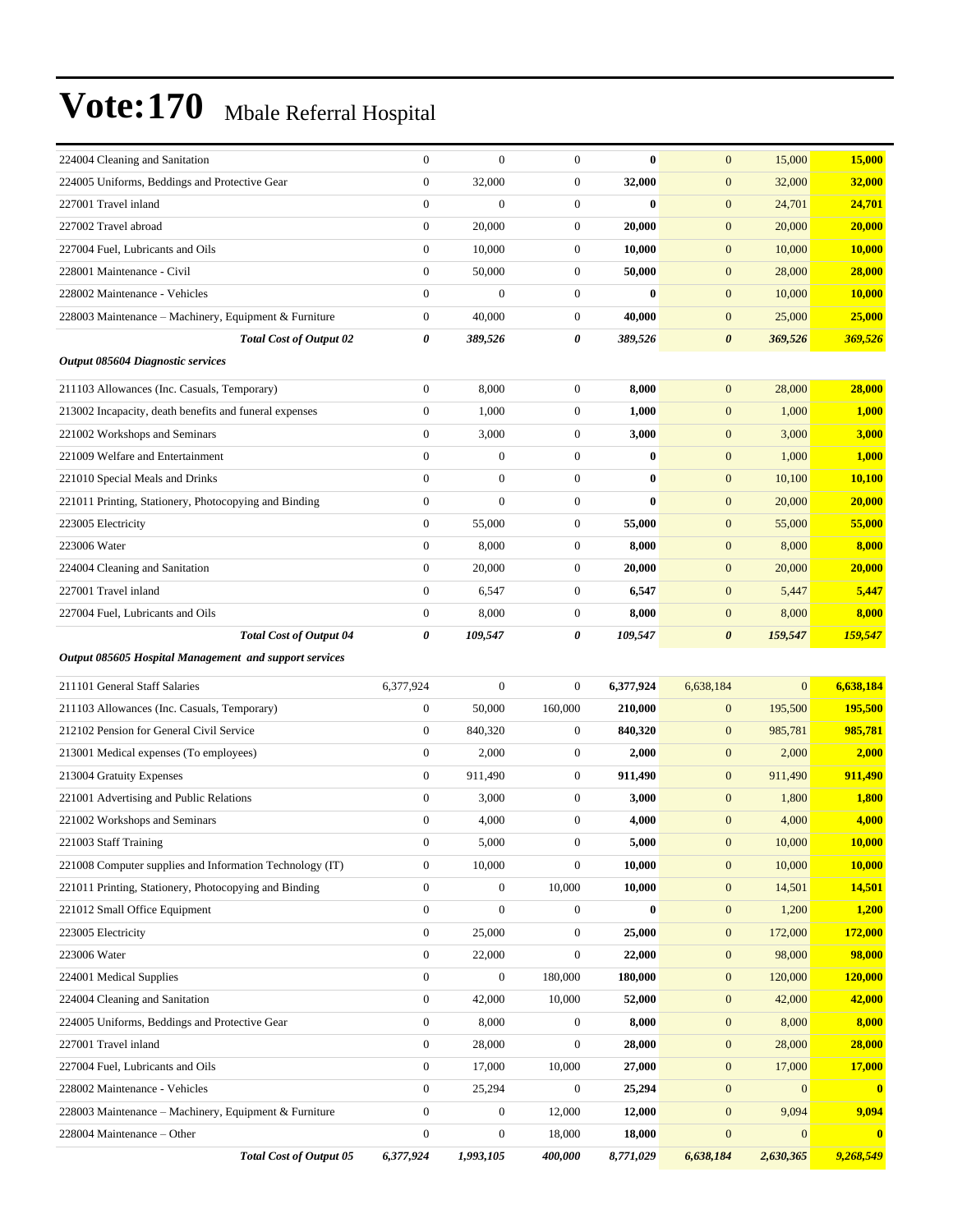#### *Output 085606 Prevention and rehabilitation services*

| <b>Total Excluding Arrears</b>                                                           | 6,377,924                            | 3,199,848        | 400,000                          | 9,977,773           | 6,638,184                            | 3,934,109      | 10,572,293              |
|------------------------------------------------------------------------------------------|--------------------------------------|------------------|----------------------------------|---------------------|--------------------------------------|----------------|-------------------------|
| <b>Total Cost for SubProgramme 01</b>                                                    | 6,377,924                            | 3,205,789        | 400,000                          | 9,983,713           | 6,638,184                            | 4,475,770      | 11,113,954              |
| <b>Total Cost Of Arrears</b>                                                             | $\bf{0}$                             | 5,940            | $\bf{0}$                         | 5,940               | $\bf{0}$                             | 541,661        | 541,661                 |
| <b>Total Cost of Output 99</b>                                                           | 0                                    | 5,940            | 0                                | 5,940               | $\boldsymbol{\theta}$                | 541,661        | 541,661                 |
| 321608 General Public Service Pension arrears (Budgeting)                                | $\boldsymbol{0}$                     | $\boldsymbol{0}$ | $\boldsymbol{0}$                 | $\bf{0}$            | $\mathbf{0}$                         | 541,661        | 541,661                 |
| 321605 Domestic arrears (Budgeting)                                                      | $\boldsymbol{0}$                     | 5,940            | $\boldsymbol{0}$                 | 5,940               | $\mathbf{0}$                         | $\mathbf{0}$   | $\bf{0}$                |
| Output 085699 Arrears                                                                    |                                      |                  |                                  |                     |                                      |                |                         |
| <b>Arrears</b>                                                                           | Wage                                 | Non Wage         | AIA                              | <b>Total</b>        | Wage                                 | Non Wage       | <b>Total</b>            |
| <b>Total Cost Of Outputs Provided</b>                                                    | 6,377,924                            | 3,199,848        | 400,000                          | 9,977,773           | 6,638,184                            | 3,934,109      | 10,572,293              |
| <b>Total Cost of Output 20</b>                                                           | 0                                    | 42,463           | 0                                | 42,463              | $\boldsymbol{\theta}$                | 52,463         | 52,463                  |
| 224004 Cleaning and Sanitation                                                           | $\boldsymbol{0}$                     | $\boldsymbol{0}$ | $\boldsymbol{0}$                 | $\boldsymbol{0}$    | $\boldsymbol{0}$                     | 16,000         | 16,000                  |
| 221003 Staff Training                                                                    | $\boldsymbol{0}$                     | $\boldsymbol{0}$ | $\mathbf{0}$                     | $\bf{0}$            | $\mathbf{0}$                         | 10,000         | 10,000                  |
| 221002 Workshops and Seminars                                                            | $\boldsymbol{0}$                     | 28,000           | $\boldsymbol{0}$                 | 28,000              | $\mathbf{0}$                         | 14,463         | 14,463                  |
| 211103 Allowances (Inc. Casuals, Temporary)                                              | $\boldsymbol{0}$                     | 14,463           | $\boldsymbol{0}$                 | 14,463              | $\mathbf{0}$                         | 12,000         | 12,000                  |
| Output 085620 Records Management Services                                                |                                      |                  |                                  |                     |                                      |                |                         |
| <b>Total Cost of Output 19</b>                                                           | 0                                    | 47,500           | 0                                | 47,500              | $\boldsymbol{\theta}$                | 64,500         | 64,500                  |
| 224004 Cleaning and Sanitation                                                           | $\boldsymbol{0}$                     | 11,000           | $\mathbf{0}$                     | 11,000              | $\boldsymbol{0}$                     | 5,000          | 5,000                   |
| 223006 Water                                                                             | $\mathbf{0}$                         | 11,000           | $\boldsymbol{0}$                 | 11,000              | $\mathbf{0}$                         | $\mathbf{0}$   | $\bf{0}$                |
| 221020 IPPS Recurrent Costs                                                              | $\boldsymbol{0}$                     | 25,000           | $\mathbf{0}$                     | 25,000              | $\mathbf{0}$                         | 25,000         | 25,000                  |
| 221011 Printing, Stationery, Photocopying and Binding                                    | $\boldsymbol{0}$                     | 500              | $\mathbf{0}$                     | 500                 | $\mathbf{0}$                         | $\overline{0}$ | $\mathbf{0}$            |
| 221003 Staff Training                                                                    | $\overline{0}$                       | $\overline{0}$   | $\boldsymbol{0}$                 | $\bf{0}$            | $\mathbf{0}$                         | 17,500         | 17,500                  |
| 221002 Workshops and Seminars                                                            | $\boldsymbol{0}$                     | $\boldsymbol{0}$ | $\mathbf{0}$                     | $\bf{0}$            | $\mathbf{0}$                         | 17,000         | 17,000                  |
| Output 085619 Human Resource Management Services                                         |                                      |                  |                                  |                     |                                      |                |                         |
| <b>Total Cost of Output 07</b>                                                           | 0                                    | 69,510           | 0                                | 69,510              | $\boldsymbol{\theta}$                | 119,510        | 119,510                 |
| 228003 Maintenance - Machinery, Equipment & Furniture                                    | $\boldsymbol{0}$                     | $\overline{0}$   | $\mathbf{0}$                     | $\bf{0}$            | $\mathbf{0}$                         | 10,016         | 10,016                  |
| 227004 Fuel, Lubricants and Oils                                                         | $\boldsymbol{0}$                     | $\boldsymbol{0}$ | $\mathbf{0}$                     | $\bf{0}$            | $\mathbf{0}$                         | 30,000         | 30,000                  |
| 224004 Cleaning and Sanitation                                                           | $\boldsymbol{0}$                     | 12,000           | $\mathbf{0}$                     | 12,000              | $\boldsymbol{0}$                     | 12,000         | 12,000                  |
| 223006 Water                                                                             | $\boldsymbol{0}$                     | 10,000           | $\mathbf{0}$                     | 10,000              | $\boldsymbol{0}$                     | 10,000         | 10,000                  |
| 223005 Electricity                                                                       | $\mathbf{0}$                         | 12,000           | $\mathbf{0}$                     | 12,000              | $\mathbf{0}$                         | 12,000         | 12,000                  |
| 221011 Printing, Stationery, Photocopying and Binding                                    | $\boldsymbol{0}$                     | $\boldsymbol{0}$ | $\mathbf{0}$                     | $\bf{0}$            | $\boldsymbol{0}$                     | 10,000         | 10,000                  |
| 221003 Staff Training                                                                    | $\mathbf{0}$                         | 15,494           | $\boldsymbol{0}$                 | 15,494              | $\mathbf{0}$                         | 15,494         | 15,494                  |
| 211103 Allowances (Inc. Casuals, Temporary)                                              | $\boldsymbol{0}$                     | 20,016           | $\mathbf{0}$                     | 20,016              | $\mathbf{0}$                         | 20,000         | 20,000                  |
| <b>Output 085607 Immunisation Services</b>                                               |                                      |                  |                                  |                     |                                      |                |                         |
| <b>Total Cost of Output 06</b>                                                           | 0                                    | 62,361           | 0                                | 62,361              | $\boldsymbol{\theta}$                | 62,361         | 62,361                  |
| 228003 Maintenance – Machinery, Equipment & Furniture                                    | $\boldsymbol{0}$                     | 10,357           | $\boldsymbol{0}$                 | 10,357              | $\mathbf{0}$                         | 10,357         | 10,357                  |
| 228002 Maintenance - Vehicles                                                            | $\mathbf{0}$                         | 5,000            | $\mathbf{0}$                     | 5,000               | $\mathbf{0}$                         | 5,000          | 5,000                   |
| 223007 Other Utilities- (fuel, gas, firewood, charcoal)                                  | $\boldsymbol{0}$                     | 8,000            | $\boldsymbol{0}$                 | 8,000               | $\mathbf{0}$                         | 11,604         | 11,604                  |
| 221016 IFMS Recurrent costs                                                              | $\boldsymbol{0}$                     | 20,000           | $\boldsymbol{0}$                 | 20,000              | $\boldsymbol{0}$                     | 20,000         | 20,000                  |
| 221010 Special Meals and Drinks<br>221011 Printing, Stationery, Photocopying and Binding | $\mathbf{0}$                         | 4,000<br>15,000  | $\mathbf{0}$                     | 4,000<br>15,000     | $\boldsymbol{0}$<br>$\boldsymbol{0}$ | 15,000         | 400<br>15,000           |
| 211103 Allowances (Inc. Casuals, Temporary)                                              | $\boldsymbol{0}$<br>$\boldsymbol{0}$ | $\overline{4}$   | $\boldsymbol{0}$<br>$\mathbf{0}$ |                     | $\overline{0}$                       | 400            | $\overline{\mathbf{0}}$ |
|                                                                                          |                                      |                  |                                  | $\overline{\bf{4}}$ |                                      | $\overline{0}$ |                         |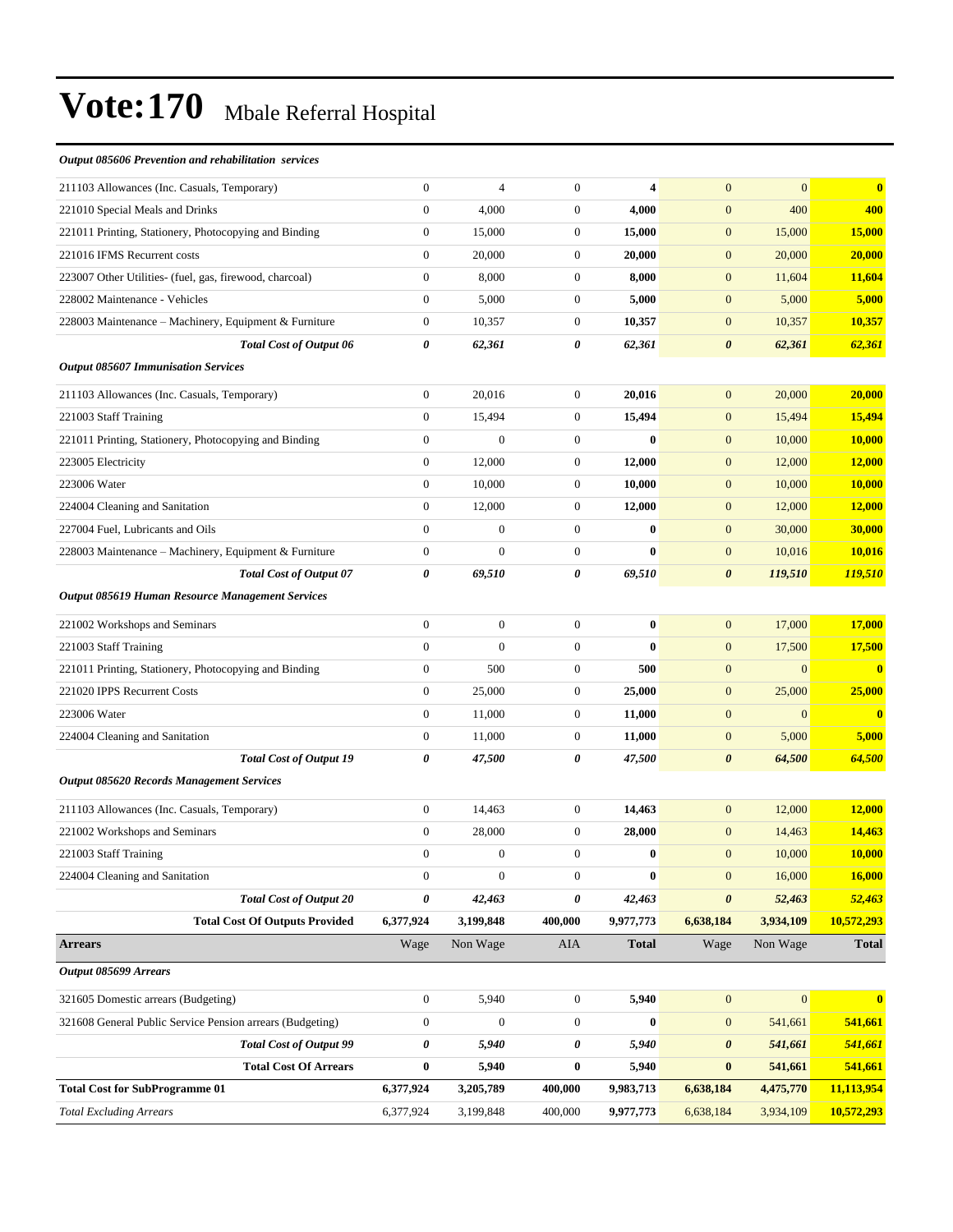#### **SubProgramme 02 Mbale Referral Hospital Internal Audit**

| Thousand Uganda Shillings                              |              | 2018/19 Approved Budget |            |              | 2019/20 Approved Estimates |          |              |  |
|--------------------------------------------------------|--------------|-------------------------|------------|--------------|----------------------------|----------|--------------|--|
| <b>Outputs Provided</b>                                | Wage         | Non Wage                | <b>AIA</b> | <b>Total</b> | Wage                       | Non Wage | <b>Total</b> |  |
| Output 085605 Hospital Management and support services |              |                         |            |              |                            |          |              |  |
| 211103 Allowances (Inc. Casuals, Temporary)            | $\mathbf{0}$ | 15,000                  | $\theta$   | 15,000       | $\mathbf{0}$               | 15,000   | 15,000       |  |
| <b>Total Cost of Output 05</b>                         | 0            | 15,000                  | 0          | 15,000       | $\boldsymbol{\theta}$      | 15,000   | 15,000       |  |
| <b>Total Cost Of Outputs Provided</b>                  | $\bf{0}$     | 15,000                  | $\bf{0}$   | 15,000       | $\bf{0}$                   | 15,000   | 15,000       |  |
| <b>Total Cost for SubProgramme 02</b>                  | $\bf{0}$     | 15,000                  | $\bf{0}$   | 15,000       | $\bf{0}$                   | 15,000   | 15,000       |  |
| <b>Total Excluding Arrears</b>                         | $\mathbf{0}$ | 15,000                  | $\theta$   | 15,000       | $\mathbf{0}$               | 15,000   | 15,000       |  |
| <b>SubProgramme 03 Mbale Regional Maintenance</b>      |              |                         |            |              |                            |          |              |  |

| Thousand Uganda Shillings                              |                | 2018/19 Approved Budget |                |              |                       | 2019/20 Approved Estimates |              |
|--------------------------------------------------------|----------------|-------------------------|----------------|--------------|-----------------------|----------------------------|--------------|
| <b>Outputs Provided</b>                                | Wage           | Non Wage                | <b>AIA</b>     | <b>Total</b> | Wage                  | Non Wage                   | <b>Total</b> |
| Output 085605 Hospital Management and support services |                |                         |                |              |                       |                            |              |
| 211103 Allowances (Inc. Casuals, Temporary)            | $\overline{0}$ | 60,000                  | $\overline{0}$ | 60,000       | $\mathbf{0}$          | 60,000                     | 60,000       |
| 223005 Electricity                                     | $\overline{0}$ | 80,000                  | $\overline{0}$ | 80,000       | $\mathbf{0}$          | 80,000                     | 80,000       |
| 223006 Water                                           | $\overline{0}$ | 6,000                   | $\overline{0}$ | 6,000        | $\mathbf{0}$          | 6,000                      | 6,000        |
| 224004 Cleaning and Sanitation                         | $\mathbf{0}$   | $\boldsymbol{0}$        | $\overline{0}$ | $\bf{0}$     | $\mathbf{0}$          | 24,301                     | 24,301       |
| 227001 Travel inland                                   | $\overline{0}$ | 15,000                  | $\overline{0}$ | 15,000       | $\mathbf{0}$          | 15,000                     | 15,000       |
| 227004 Fuel, Lubricants and Oils                       | $\overline{0}$ | 24,000                  | $\overline{0}$ | 24,000       | $\mathbf{0}$          | 24,000                     | 24,000       |
| 228001 Maintenance - Civil                             | $\overline{0}$ | 11,301                  | $\overline{0}$ | 11,301       | $\mathbf{0}$          | 12,000                     | 12,000       |
| 228003 Maintenance - Machinery, Equipment & Furniture  | $\mathbf{0}$   | 165,000                 | $\overline{0}$ | 165,000      | $\mathbf{0}$          | 140,000                    | 140,000      |
| <b>Total Cost of Output 05</b>                         | 0              | 361,301                 | 0              | 361,301      | $\boldsymbol{\theta}$ | 361,301                    | 361,301      |
| <b>Total Cost Of Outputs Provided</b>                  | $\bf{0}$       | 361,301                 | $\bf{0}$       | 361,301      | $\bf{0}$              | 361,301                    | 361,301      |
| <b>Total Cost for SubProgramme 03</b>                  | $\bf{0}$       | 361,301                 | $\bf{0}$       | 361,301      | $\bf{0}$              | 361,301                    | 361,301      |
| <b>Total Excluding Arrears</b>                         | $\mathbf{0}$   | 361,301                 | $\overline{0}$ | 361,301      | $\mathbf{0}$          | 361,301                    | 361,301      |

*Development Budget Estimates*

#### **Project 1004 Mbale Rehabilitation Referral Hospital**

| <b>GoU</b> Dev't External Fin<br><b>AIA</b><br><b>Total</b>      |                |              |                         | <b>Total</b> |                       |                                                             |
|------------------------------------------------------------------|----------------|--------------|-------------------------|--------------|-----------------------|-------------------------------------------------------------|
| Output 085683 OPD and other ward construction and rehabilitation |                |              |                         |              |                       |                                                             |
| 2,000,000                                                        | $\mathbf{0}$   | $\Omega$     | 2,000,000               | 2,000,000    | $\overline{0}$        | 2.000.000                                                   |
| 2,000,000                                                        | 0              | 0            | 2,000,000               | 2,000,000    | $\boldsymbol{\theta}$ | 2.000.000                                                   |
| 2,000,000                                                        | $\overline{0}$ | $\mathbf{0}$ | 2,000,000               | 2,000,000    | $\overline{0}$        | 2.000.000                                                   |
| 2,000,000                                                        | $\mathbf{0}$   | $\mathbf{0}$ | 2,000,000               | 2,000,000    | $\overline{0}$        | 2.000.000                                                   |
| 2,000,000                                                        | $\overline{0}$ | $\Omega$     | 2,000,000               | 2,000,000    | $\overline{0}$        | 2,000,000                                                   |
|                                                                  |                |              | 2018/19 Approved Budget |              |                       | 2019/20 Approved Estimates<br><b>GoU</b> Dev't External Fin |

**Project 1478 Institutional Support to Mbale Regional Hospital**

| Thousand Uganda Shillings                          | 2019/20 Approved Estimates<br>2018/19 Approved Budget |              |     |         |                               |                |              |
|----------------------------------------------------|-------------------------------------------------------|--------------|-----|---------|-------------------------------|----------------|--------------|
| <b>Capital Purchases</b>                           | <b>GoU</b> Dev't External Fin                         |              | AIA | Total   | <b>GoU</b> Dev't External Fin |                | <b>Total</b> |
| Output 085680 Hospital Construction/rehabilitation |                                                       |              |     |         |                               |                |              |
| 312104 Other Structures                            | 658,000                                               | 0            |     | 658,000 | 550,000                       | $\mathbf{0}$   | 550,000      |
| 312201 Transport Equipment                         | 300,000                                               | $\mathbf{0}$ |     | 300,000 | $\mathbf{0}$                  | $\overline{0}$ |              |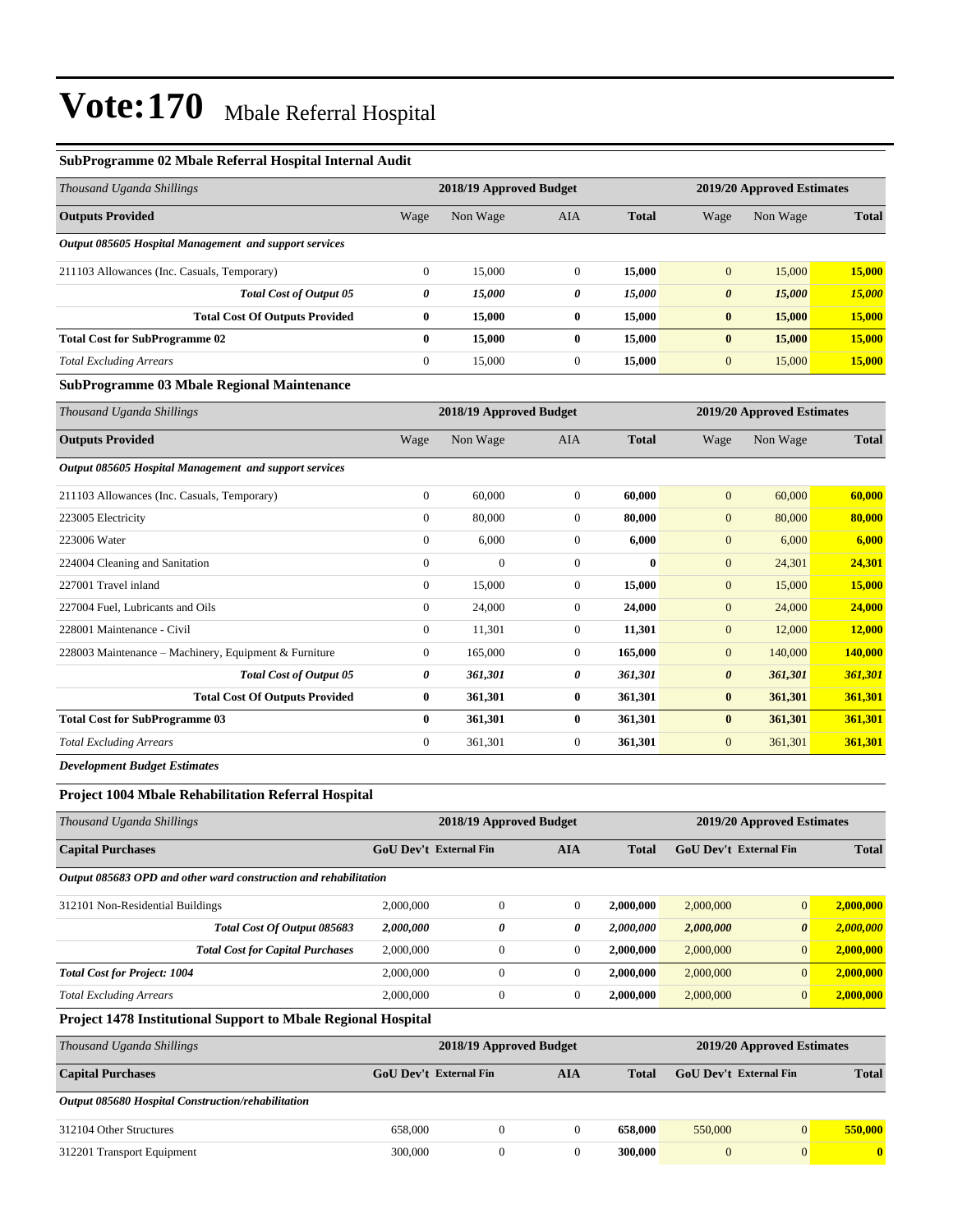| 100,000                                                          | $\Omega$            | $\mathbf{0}$     | 100,000      | $\overline{0}$ | $\Omega$              |              |
|------------------------------------------------------------------|---------------------|------------------|--------------|----------------|-----------------------|--------------|
| 1,058,000                                                        | 0                   | 0                | 1,058,000    | 550,000        | $\boldsymbol{\theta}$ | 550,000      |
| Output 085683 OPD and other ward construction and rehabilitation |                     |                  |              |                |                       |              |
| $\theta$                                                         | $\Omega$            | $\mathbf{0}$     | $\bf{0}$     | 200,000        | $\overline{0}$        | 200,000      |
| 0                                                                | 0                   | $\theta$         | 0            | 200,000        | $\boldsymbol{\theta}$ | 200,000      |
|                                                                  |                     |                  |              |                |                       |              |
| $\theta$                                                         | $\Omega$            | $\mathbf{0}$     | $\bf{0}$     | 308,000        | $\overline{0}$        | 308,000      |
| 0                                                                | 0                   | $\theta$         | 0            | 308,000        | $\boldsymbol{\theta}$ | 308,000      |
| 1,058,000                                                        | $\Omega$            | $\boldsymbol{0}$ | 1,058,000    | 1,058,000      | $\overline{0}$        | 1,058,000    |
| 1,058,000                                                        | $\mathbf{0}$        | $\overline{0}$   | 1,058,000    | 1,058,000      | $\overline{0}$        | 1,058,000    |
| 1,058,000                                                        | $\Omega$            | $\boldsymbol{0}$ | 1,058,000    | 1,058,000      | $\overline{0}$        | 1,058,000    |
| GoU                                                              | <b>External Fin</b> | <b>AIA</b>       | <b>Total</b> | GoU            | <b>External Fin</b>   | <b>Total</b> |
| 13,018,014                                                       | $\bf{0}$            | 400,000          | 13,418,014   | 14,548,255     | $\bf{0}$              | 14,548,255   |
| 13,012,074                                                       | $\mathbf{0}$        | 400,000          | 13,412,074   | 14,006,594     | $\overline{0}$        | 14,006,594   |
| GoU                                                              | <b>External Fin</b> | <b>AIA</b>       | <b>Total</b> | GoU            | <b>External Fin.</b>  | <b>Total</b> |
| 13,018,014                                                       | $\bf{0}$            | 400,000          | 13,418,014   | 14,548,255     | $\bf{0}$              | 14,548,255   |
| 13,012,074                                                       | $\overline{0}$      | 400,000          | 13,412,074   | 14,006,594     | $\overline{0}$        | 14,006,594   |
|                                                                  |                     |                  |              |                |                       |              |